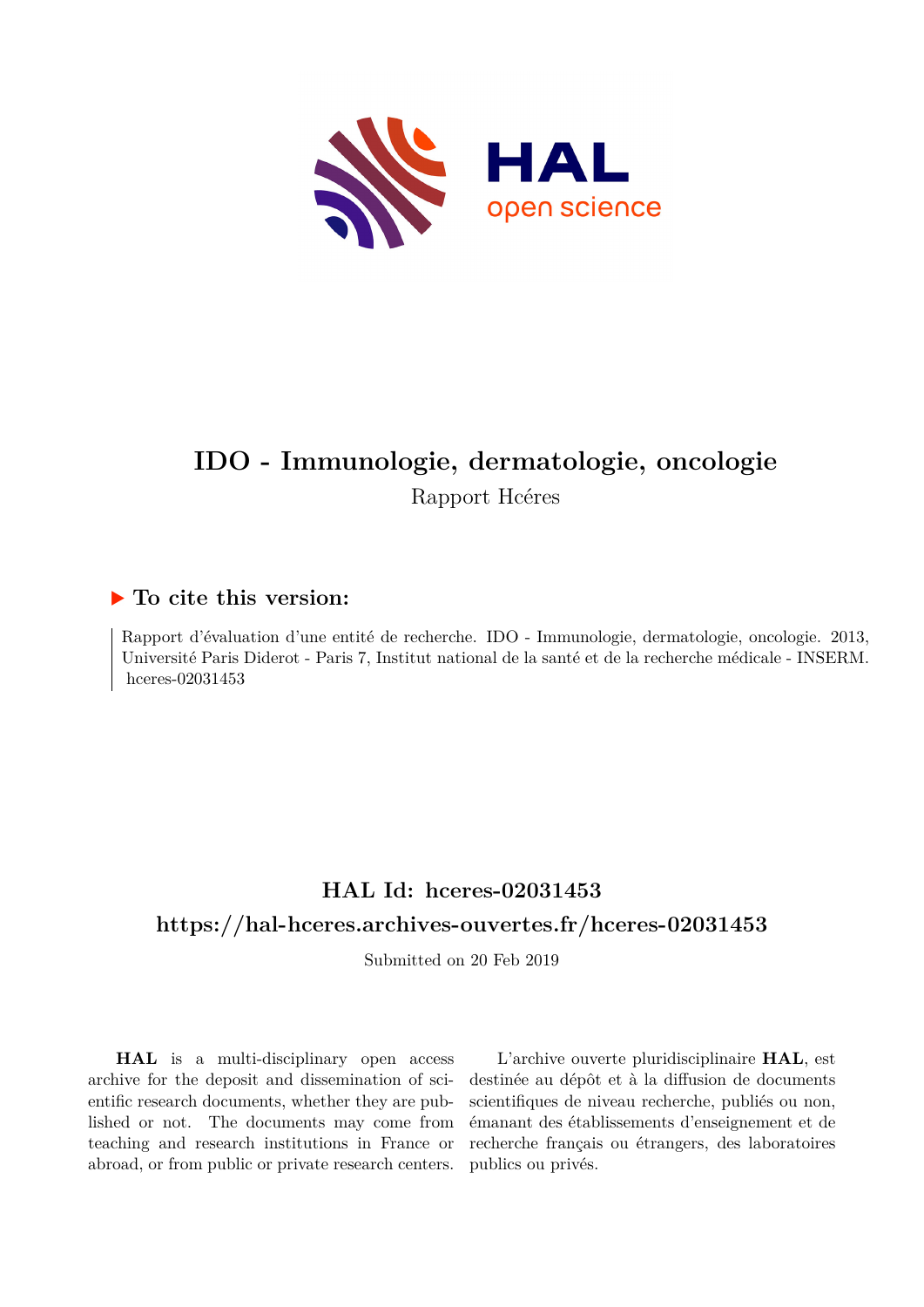

agence d'évaluation de la recherche et de l'enseignement supérieur

Department for the evaluation of research units

AERES report on unit: Immunology, Dermatology and Oncology Under the supervision of the following institutions and research bodies: Université Paris 7 – Denis Diderot Institut National de la Santé Et de la Recherche Médicale

Centre National de la Recherche Scientifique

January 2013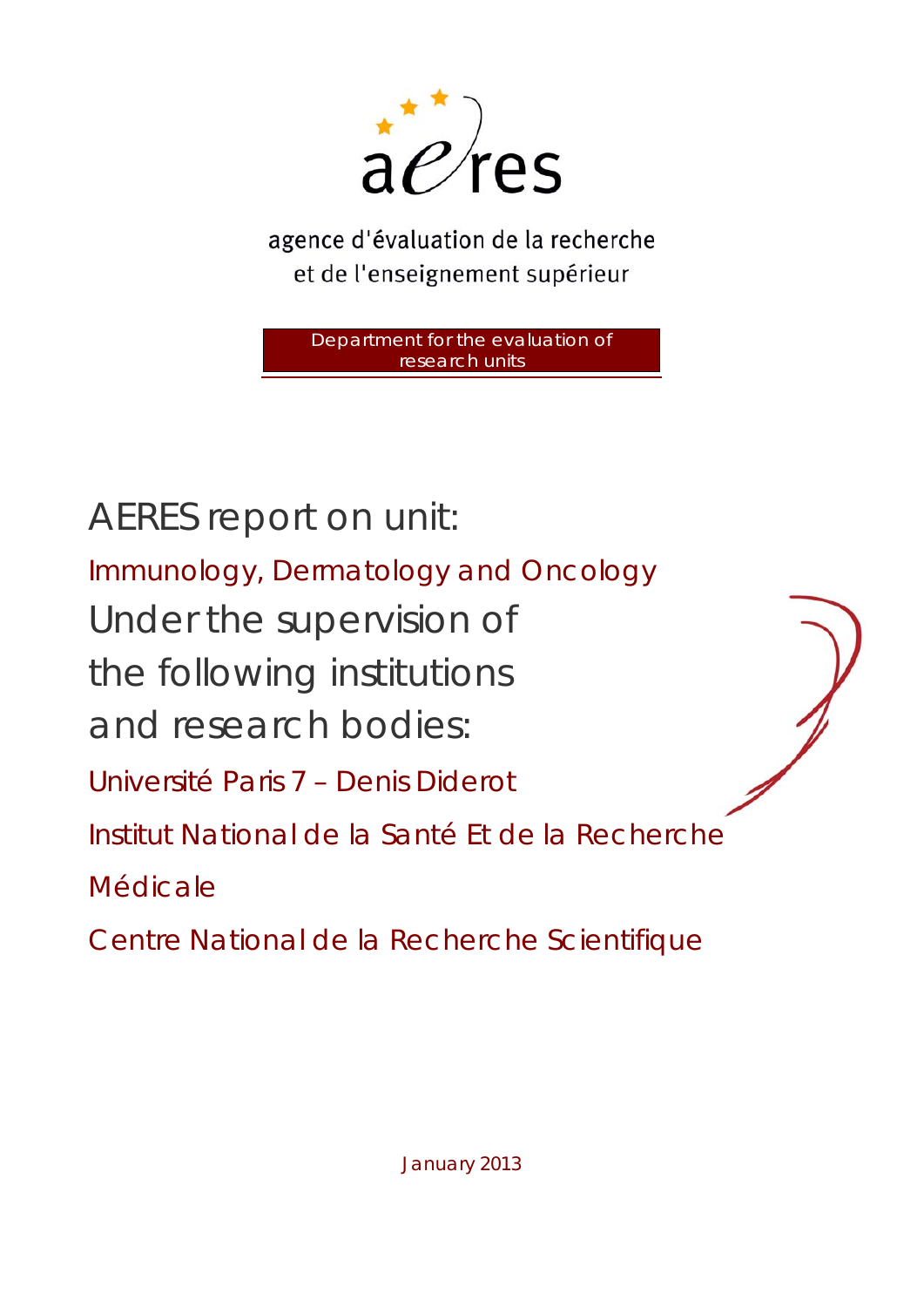

# agence d'évaluation de la recherche et de l'enseignement supérieur

Research Units Department

President of AERES

**Didier Houssin** 

Research Units Department

Department Head

 $1 - A$ 

**Pierre Glaudes** 

The president of AERES "signs[...], the evaluation reports, [...]countersigned for each evaluation department by the relevant head of department (Article 9, paragraph 3, of french decree n°2006-1334 dated 3 november 2006, revised).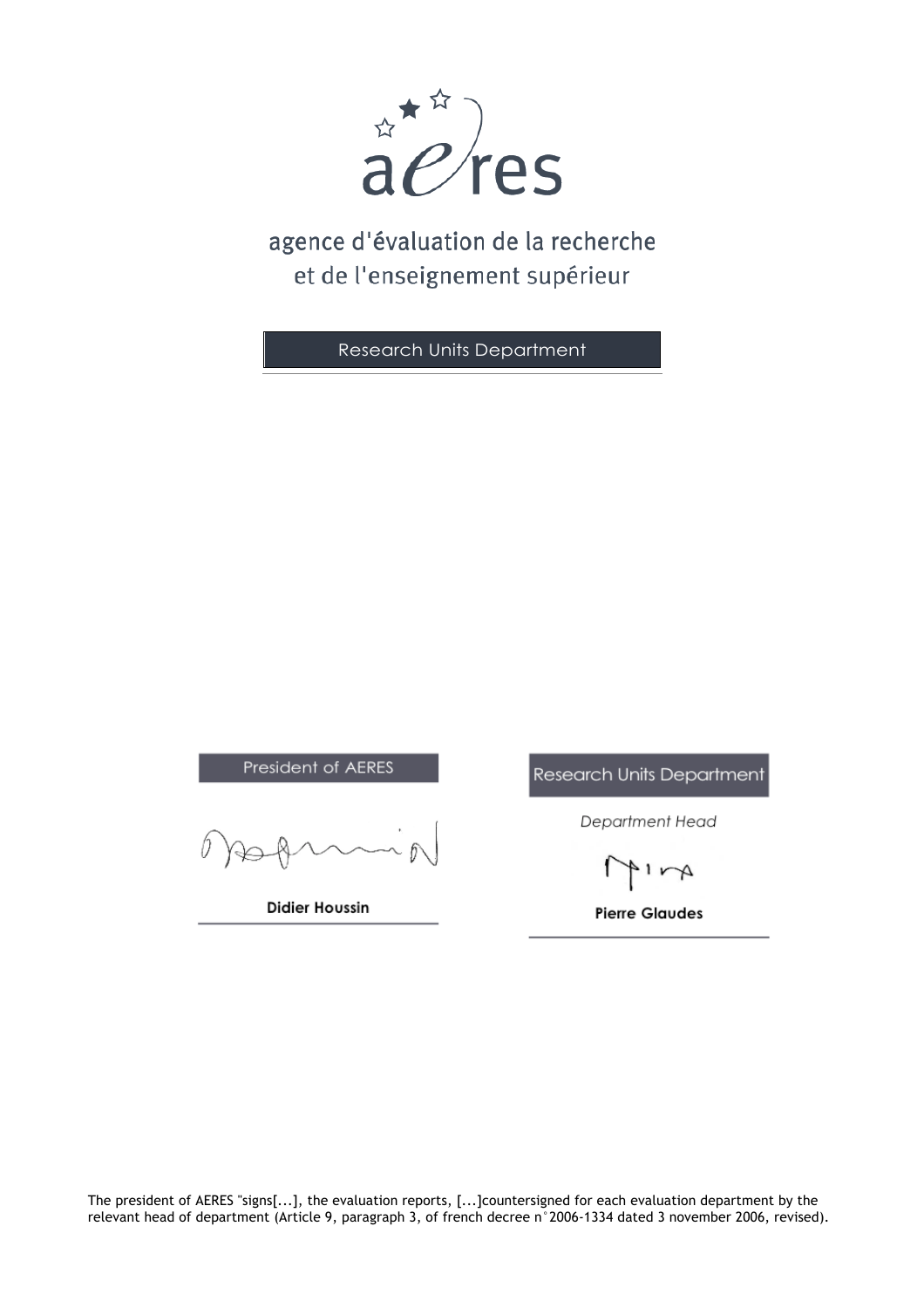# Grading

Once the visits for the 2012-2013 evaluation campaign had been completed, the chairpersons of the expert committees, who met per disciplinary group, proceeded to attribute a score to the research units in their group (and, when necessary, for these units' in-house teams).

This score (A+, A, B, C) concerned each of the six criteria defined by the AERES.

NN (not-scored) attached to a criteria indicate that this one was not applicable to the particular case of this research unit or this team.

Criterion 1 - C1 : Scientific outputs and quality ;

Criterion 2 - C2 : Academic reputation and appeal ;

Criterion 3 - C3 : Interactions with the social, economic and cultural environment ;

Criterion 4 - C4 : Organisation and life of the institution (or of the team) ;

Criterion 5 - C5 : Involvement in training through research ;

Criterion 6 - C6 : Strategy and five-year plan.

With respect to this score, the research unit concerned by this report (and, when necessary, its in-house teams) received the following grades:

|  |  | • Grading table of the unit: Immunology, Dermatology and Oncology |  |  |
|--|--|-------------------------------------------------------------------|--|--|
|  |  |                                                                   |  |  |

| C1 - | C2   C3   C4   C5   C6 |    |   |  |
|------|------------------------|----|---|--|
|      | A+                     | A+ | A |  |

Grading table of the team: Pathophysiology of CTCL and Immunity

| C1 | C2   C3   C4   C5   C6 |    |    |   |  |
|----|------------------------|----|----|---|--|
|    |                        | A+ | A+ | A |  |

Grading table of the team: Oncogenesis of Melanoma

| <b>^</b><br>v | C <sub>2</sub><br>ິ | C <sub>3</sub> | C <sub>4</sub> | C <sub>5</sub> |      |
|---------------|---------------------|----------------|----------------|----------------|------|
| A+            | . .                 | ,,             | <b>NN</b>      | ,,             | $A+$ |

Grading table of the team: Epithelial pathophysiology, stem cells and tissue repair

| $\sim$<br>◡ | $\overline{\text{c2}}$ | C <sub>3</sub>           | C <sub>4</sub> | C <sub>5</sub> | C6 |
|-------------|------------------------|--------------------------|----------------|----------------|----|
| A+          | $A+$                   | $\overline{\phantom{a}}$ | ${\sf NN}$     | <b>NN</b>      | A+ |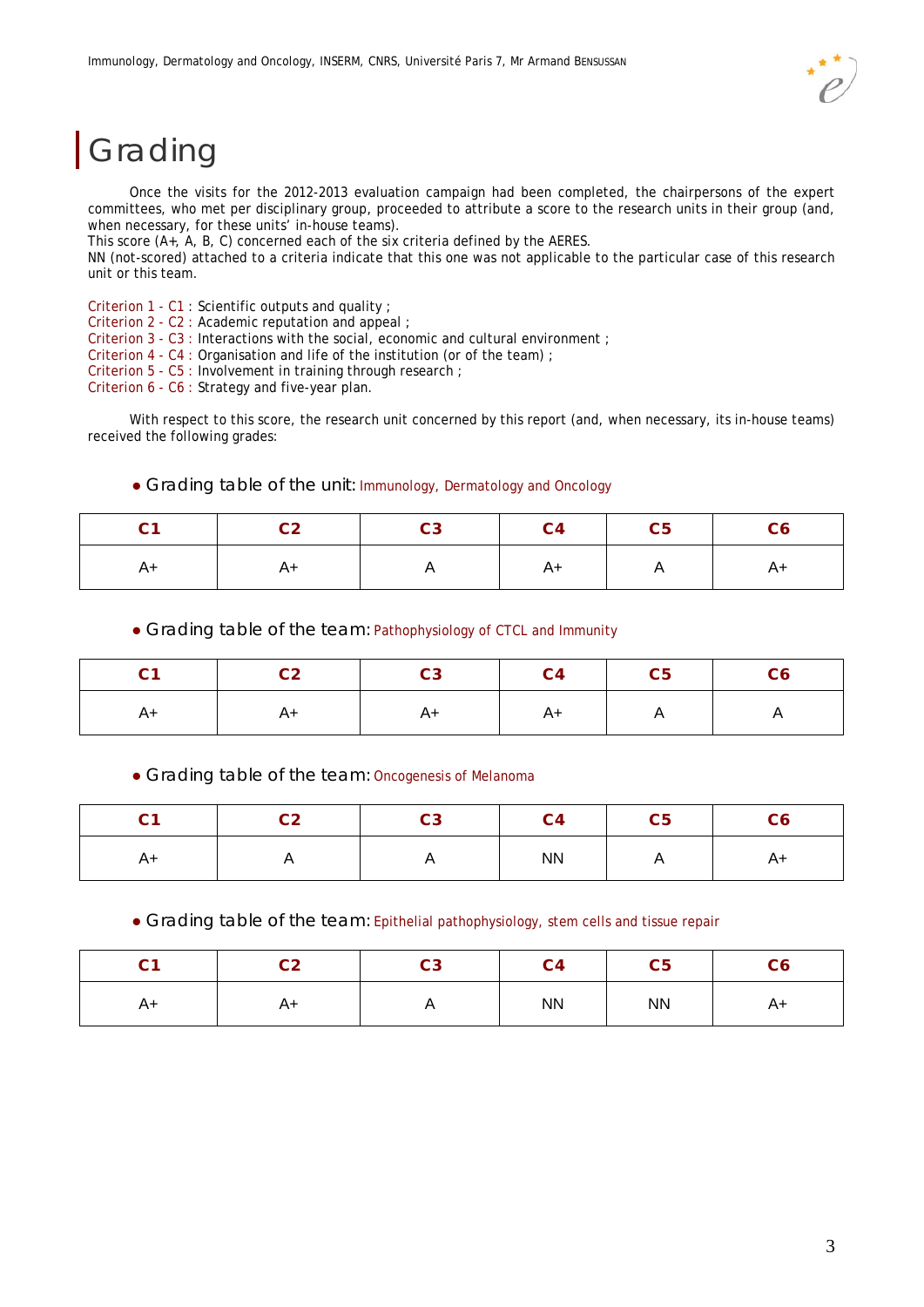# Evaluation report



| Unit name:                                  | Immunology, Dermatology and Oncology |
|---------------------------------------------|--------------------------------------|
| Unit acronym:                               |                                      |
| Label requested:                            | UMR-S                                |
| Present no.:                                | U976                                 |
| Name of Director<br>$(2012 - 2013)$ :       | <b>Mr Armand BENSUSSAN</b>           |
| Name of Project Leader<br>$(2014 - 2018)$ : | Mr Armand BENSUSSAN                  |

# Expert committee members

| Chair:   | Mr Alain TAIEB, Université de Bordeaux                                                |
|----------|---------------------------------------------------------------------------------------|
| Experts: | Mr Vladimir BOTCHKAREV, Bradford University, United Kingdom                           |
|          | Ms Silvia Deaglio, Torino University, Italy                                           |
|          | Mr Jean-Philippe Lacour, Nice University (CNU representative)                         |
|          | Mr Miquel Lopez Botet, Pompeu Fabra University, Barcelona, Spain                      |
|          | Ms Fathia MAMI-CHOUAIB, Gustave Roussy Institute, Villejuif (CoNRS<br>representative) |
|          | Ms Annie Schip-Alliana, Nice University (INSERM representative)                       |
|          | Mr Maarten VERMEER, Leiden University, The Netherlands                                |

Scientific delegate representing the AERES:

Mr David DOMBROWICZ

Representative(s) of the unit's supervising institutions and bodies:

Ms Isabelle HENRY, INSERM representative

Mr Benoît SCHLEMMER, Paris Diderot University representative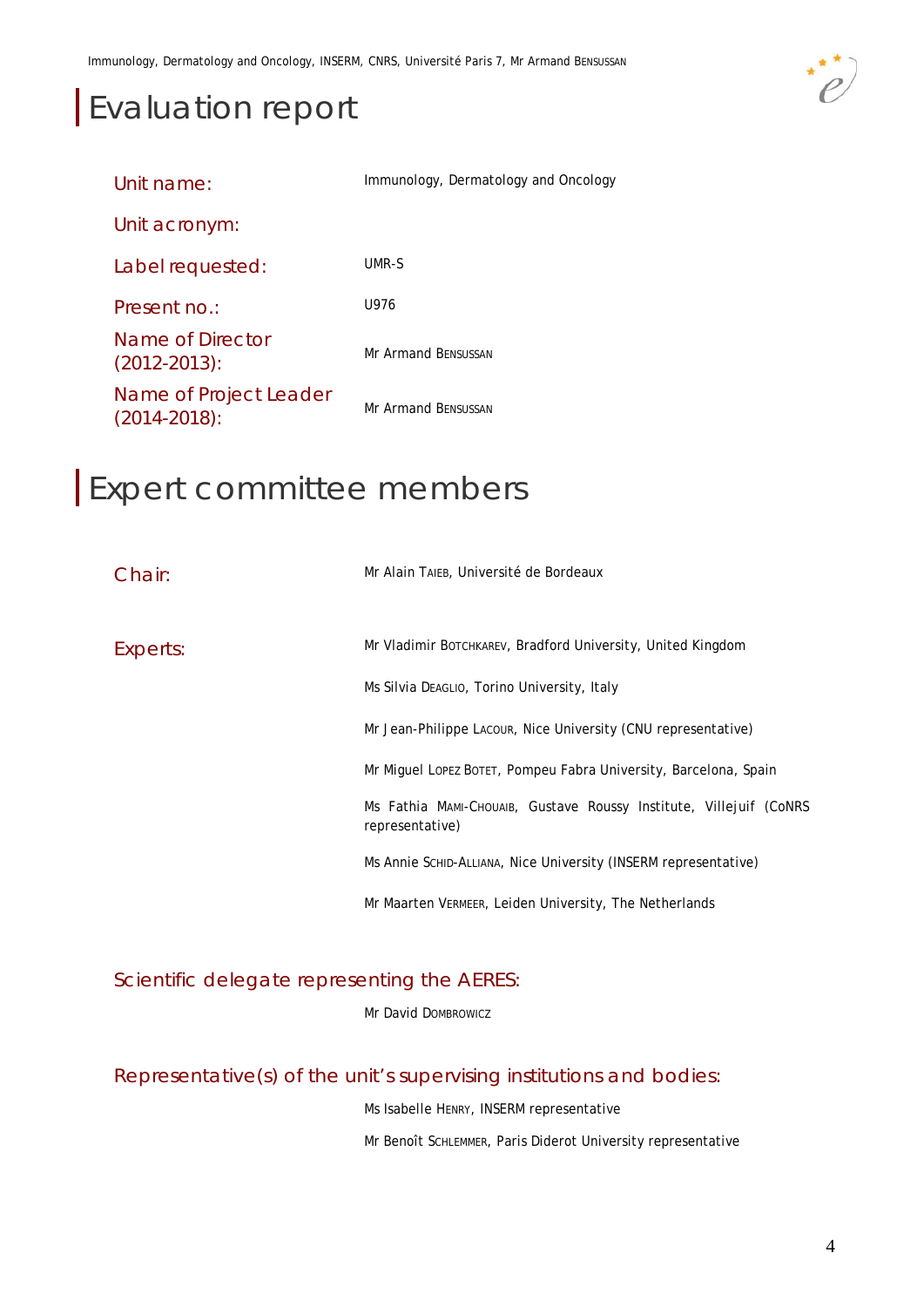

# 1 · Introduction

#### History and geographical location of the unit

This unit was previously located at Hôpital Henri Mondor in Creteil since 1996 (INSERM U448, U 659, UMR\_S 841, creation and recreation under the same director, Mr A. BENSUSSAN). The current unit INSERM UMR-S 976 was created in 2009 at Hôpital Saint Louis, the historical Centre for Dermatology in France. Following an international call for applications from the host institution, Paris-St Louis Hospital/University Paris 7 Diderot, a new management was implemented combining research and clinical teams. Ms M. BAGOT, who was closely associated to the research unit since its creation at Hôpital Henri Mondor was appointed as Chair in charge of the merged clinical departments of Dermatology of the site and is acting as vice-director of the unit and co-team leader for team 1.

The new application (starting 2014), takes into account the request of the St Louis Hospital to include reconstructive surgery and regenerative medicine in association with dermatology and dermato-oncology, in parallel with the clinical activities located in the Hospital (plastic surgery, burn unit). The recruitment of a third team (Mr D. ABERDAM, epithelial stem cells, previously head of INSERM U898 in Nice) matches this goal. The founding unit has also recruited since 2009 a group to work on melanoma (leader team 2, Mr N. DUMAZ) besides cutaneous lymphoma, which was the core topic of the initial group.

As a consequence, the team has grown in size, and its proposed structure for the current evaluation includes 3 distinct teams.

- Team 1 pathophysiology of cutaneous T cell lymphomas (CTCL) and cutaneous immunology
- Team 2 oncogenesis of melanoma
- Team 3 epithelial pathophysiology, stem cells and tissue repair.

#### Management team

The director (Mr A. BENSUSSAN) works in close collaboration with Ms M. BAGOT, who heads Saint-Louis Hospital Dermatology department and the French national cancer institute INCa's sponsored national reference centre for cutaneous lymphomas. They have implemented a management plan according to the Institution's ambitious roadmap (1) develop a centre of excellence for skin disorders and skin biology, including cutaneous oncology beyond lymphomas and chronic inflammatory skin disorders, (2) add regenerative medicine in the research theme to foster collaboration with the burn/reconstructive medicine department at St Louis Hospital, with (3) overall a strong emphasis on translational programmes and industrial collaborations.

INSERM has provided help with the recruitment of an administrative manager in the unit.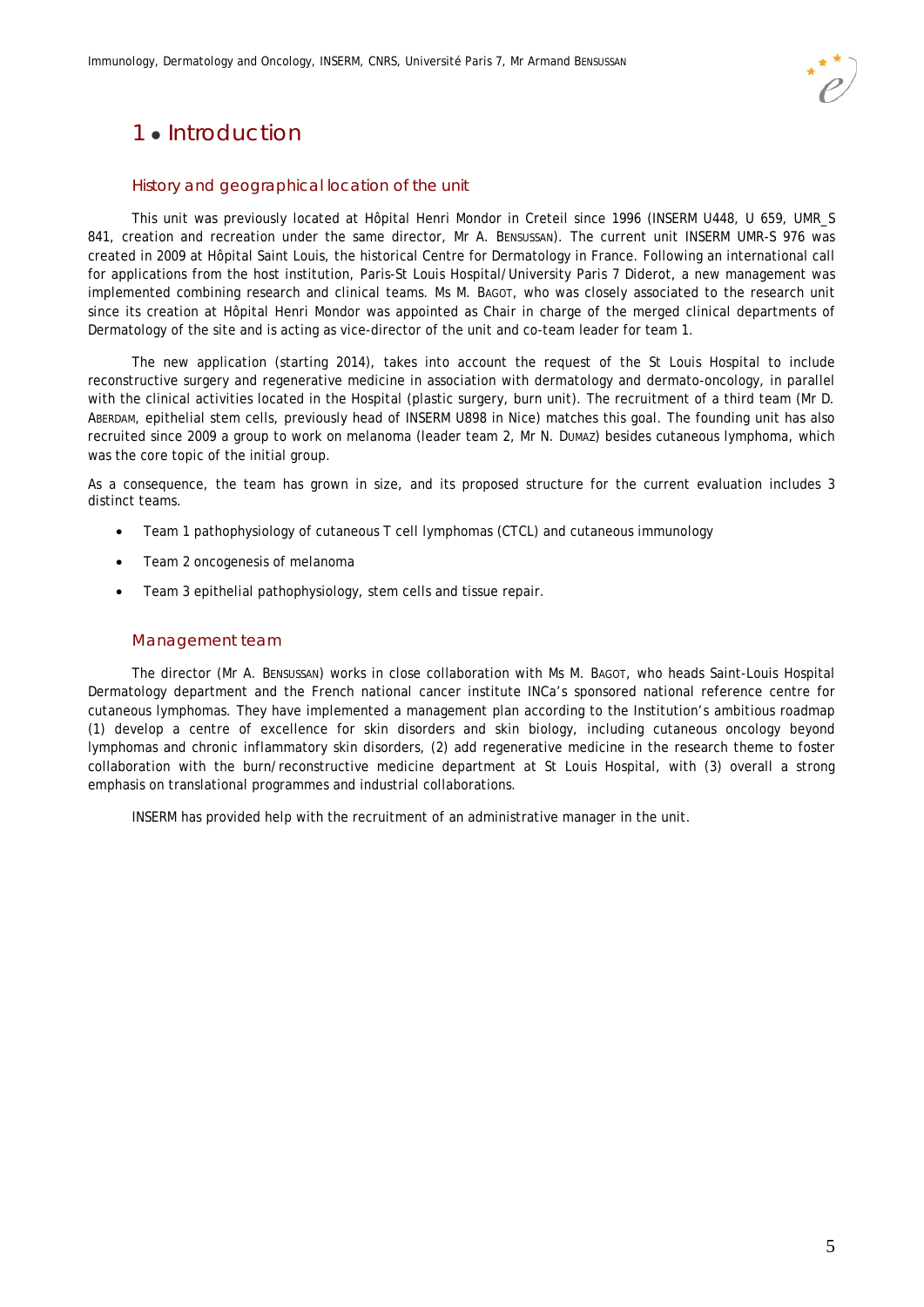

### Unit workforce

| Unit workforce                                                                                                              | Number as at<br>30/06/2012 | Number as at<br>01/01/2014 | 2014-2018<br>Number of<br>project<br>producers |
|-----------------------------------------------------------------------------------------------------------------------------|----------------------------|----------------------------|------------------------------------------------|
| N1: Permanent professors and similar positions                                                                              | 5(1.4)                     | 9(2.6)                     | 5                                              |
| N <sub>2</sub> : Permanent researchers from Institutions and similar positions                                              | 6                          | 15(13.6)                   | 6                                              |
| N3: Other permanent staff (without research duties)                                                                         | 7(6.6)                     | 9(8.6)                     | 5                                              |
| N4: Other professors (Emeritus Professor, on-contract Professor, etc.)                                                      |                            |                            |                                                |
| N <sub>5</sub> : Other researchers from Institutions<br>(Emeritus Research Director, Postdoctoral students, visitors, etc.) | 5                          | 4                          | 5                                              |
| N6: Other contractual staff<br>(without research duties)                                                                    | $\overline{2}$             |                            |                                                |
| <b>TOTAL N1 to N6</b>                                                                                                       | 26(22)                     | 38 (29)                    | 23                                             |
| Percentage of producers                                                                                                     |                            | 100 %                      |                                                |

| Unit workforce                                                     | Number as at<br>30/06/2012 | Number as at<br>01/01/2014 |
|--------------------------------------------------------------------|----------------------------|----------------------------|
| Doctoral students                                                  | 4                          |                            |
| Theses defended                                                    | 6                          |                            |
| Postdoctoral students having spent at least 12 months in the unit* | 5                          |                            |
| Number of Research Supervisor Qualifications (HDR) taken           | 3                          |                            |
| Qualified research supervisors (with an HDR) or similar positions  | 12                         | 22                         |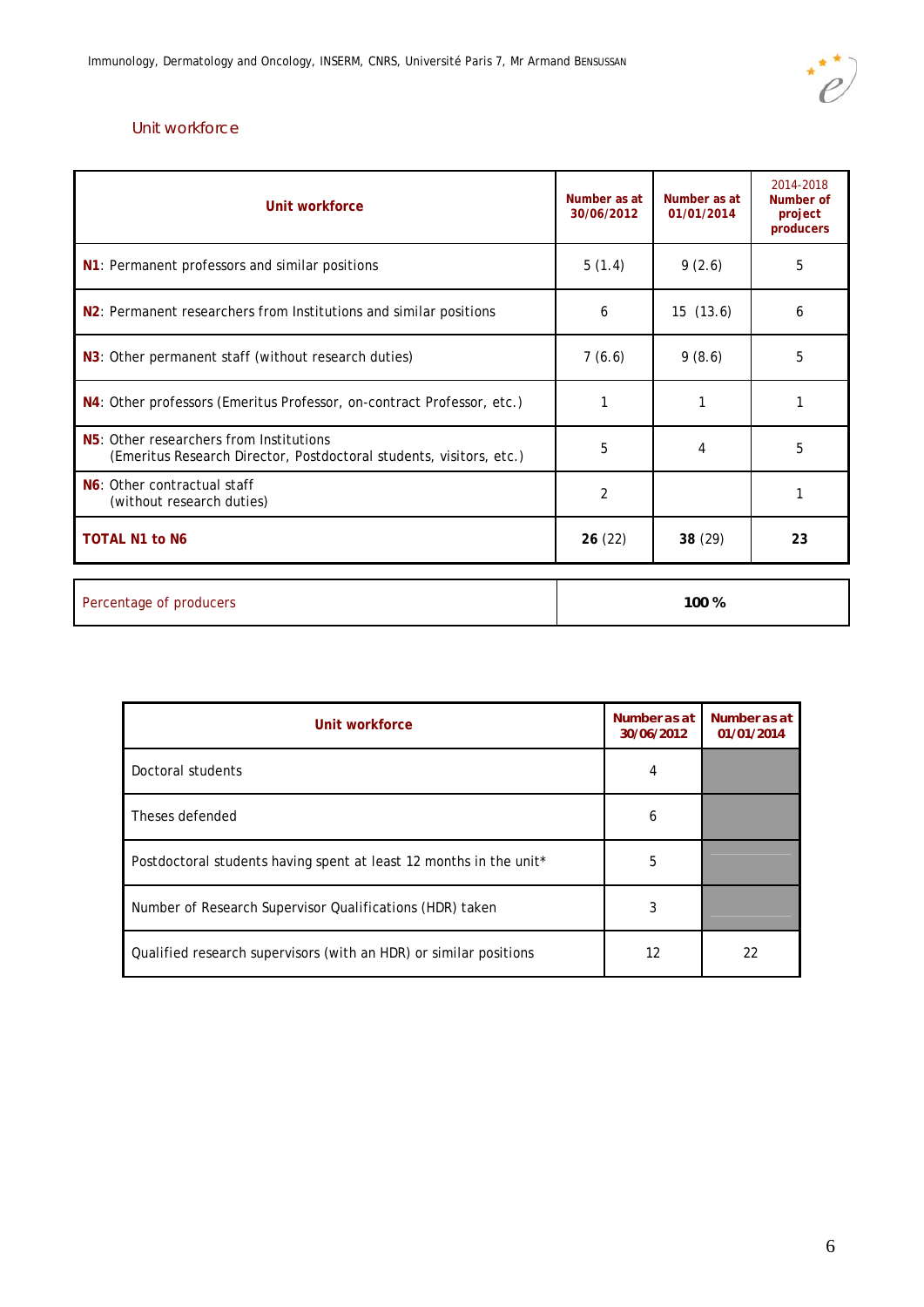

# 2 • Assessment of the unit

#### Strengths and opportunities

- Balanced structuration for a main focus on Dermatology research including a multidisciplinary team (dermatologists, plastic surgeons, ophtalmologists, immunologists, cell and molecular biologists) with strong interaction between clinical and research groups. The close collaboration with clinical departments (dermatology, plastic surgery, ophthalmology) fosters existing and future translational research from discovery of novel phenotypic markers (e.g CTCL, melanoma), in vitro investigation of functional consequences, to drug development and clinical trials.
- Recognised expertise of individual members and team leaders: CTCL, melanoma genetics, skin ESC and iPSC.
- Existence of education tracks for M.D. Ph.Ds in Dermatology and Master degrees in Dermatology/ Democosmetics.
- Influx of a new team with excellent credentials and of talented young scientists.
- Generation of unique monoclonal antibodies with potential use in cancer immunotherapy.
- Good to excellent list of publications both for basic research and clinical research.
- Industrial valorisation (several patents, teams 1 and 2) and industrial partners.
- Very good funding profile (National institutes and Charities, EU, Industry).
- Strong local partnership with the Institute of Hematology (IUH) of Hospital Saint-Louis, a major international player in the field which should foster collaborations around lymphomas/leukemias, and gives access to research platforms.
- Implication and leadership (in top 5 at international level for CTCL according to visit committee) in national and international collaborative research (EORTC, Genomel, p63).

#### Weaknesses and threats

- Animal models: the visiting committee has specifically investigated this aspect which was acknowledged as a weakness by the team leader, because specific models are lacking for CTCL. For melanoma, patient-derived tumour xenografts are available and human-based alternative preclinical assays are implemented (histocultures, circulating tumour cells). The animal house facilities for mouse studies are of good standing. Team 3 has generated relevant mouse models transiently hosted at other institutions.
- Interaction between teams around a major common theme are lacking. This aspect needs to be addressed in the five year plan.
- It has been noted that the number of academics working in CTCL is planned to decrease in the next 5 years raising questions about sufficient clinical backup available in the future for this field. Another weakness is the human resources in pathology for both human and animal studies. The vice-president of the host university has however informed the committee that this aspect of recruitment is a priority.

#### Recommendations

- Strengthen scientific interactions between the 3 teams: immunology of melanoma, cancer stem cells, reconstructed skin models are some possibilities for stronger interaction, but choices are difficult in very competitive areas and niches which combine added value of expertise of each team should be priorised.
- Increase collaboration with the strongest local partner (Institute of Hematology), with obvious common research interests.
- Besides scientists, plan balanced recruitment of pathologists and clinical researchers in accordance with major research fields, especially CTCL, immunodermatology, melanoma, regenerative medicine for adequate backing of research plans.
- Put more emphasis on drug discovery and therapy especially for CTCL, chronic inflammatory skin disorders and regenerative medicine.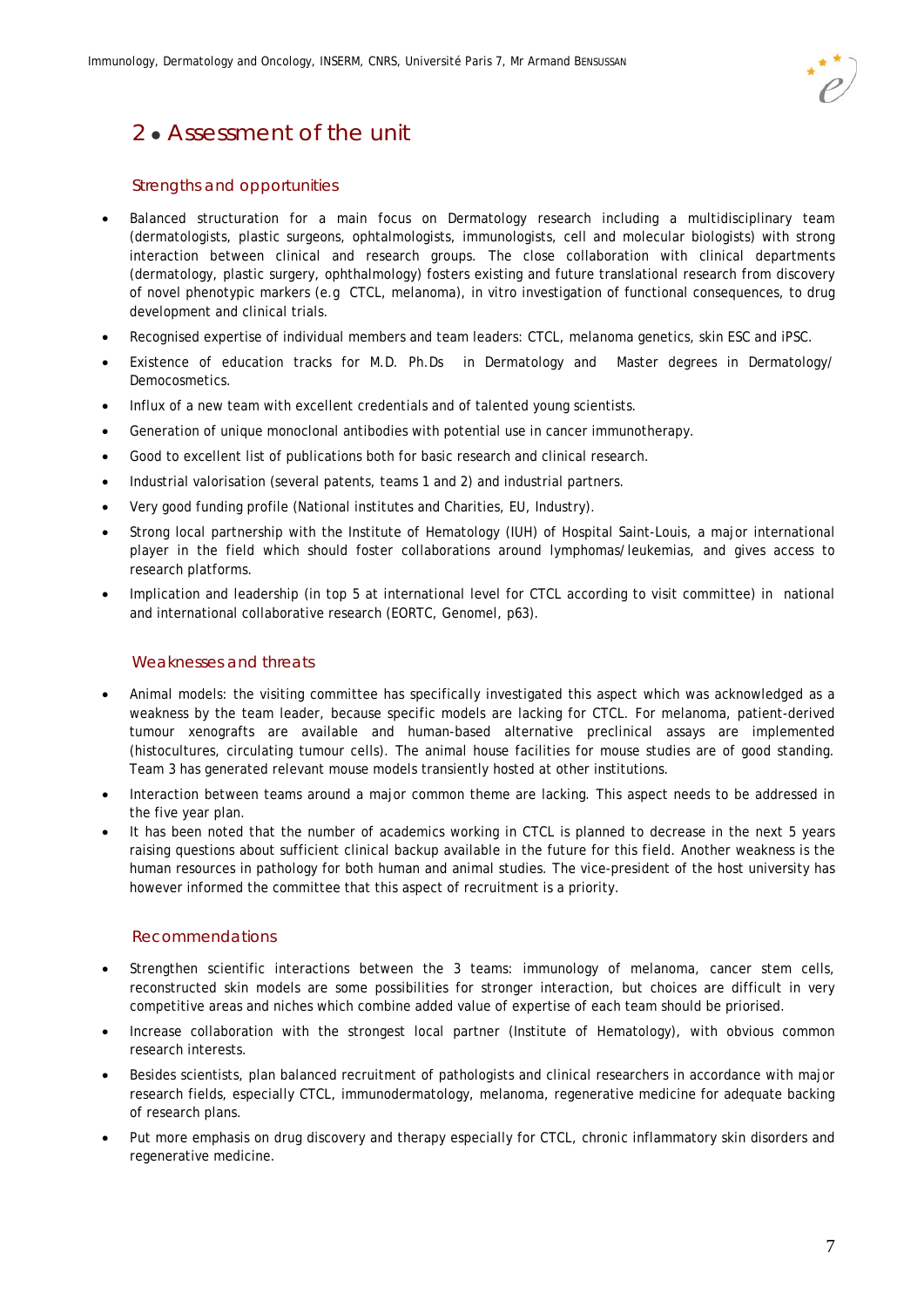# 3 Detailed assessments

#### Assessment of scientific quality and outputs

The 3 teams work on original projects and have made valuable progress in the field of CTCL, melanoma and stem cells over the last 5 year period. The unit members regularly publish in very good specialized and more general international journals.

Of note, in the 143 listed papers 2007-2012 for **Teams 1-2** 

- best specialty journals in **dermatology** and **immunology** with members as first/last authors (5 J Invest Dermatol, 10 Blood, 7 J Immunol, 1 Immunity, 1 Immunol Rev) and **cancer** 2 Oncogene, 2 Clin Cancer Res, 1 J Clin Oncol, 1 JNCI, 1 Lancet Oncol
- High impact **general scientific publications** with members as first/last authors : 1 Nat Struct Mol Biol, 1 J Exp Med and in collaboration 4 PNAS, 1 JCI
- Collaborative papers in the **most prestigious medical journals** : 3 N Engl J Med (melanoma trials, 1 JAMA (Kaposi HHV8)

For the newcomer Team 3 of a list of 29 papers for the same period (corresponding to restructuration and moving from Nice to Paris with concomitant direction of Israel Institute of Technology stem cells lab)

- General scientific publications with members as first/last authors: 1 PNAS, 6 Cell Death Differ, 3 Stem Cells
- Collaborative papers 1 Mol Cell, 1 PNAS, 1 J Cell Biol, 1 J Invest Derm

For Teams 1-2 major grants have been obtained at National (ANR, INCa, PHRC) and European levels, plus industrial contracts, totalizing more than **3,200 K€**. Of note, DGOS-INca funding 500 K€, European grant Euro-Trans-Bio 200 K€. For 2007-12 11 patents obtained of which 5 patents licenced and 4 with ongoing licensing. For Team 3, 2 ANR and one INCa grants as coordinator, and partnership in PF7 Epistem, and Erare2 SkinDEv, plus industrial support.

#### Assessment of the unit's academic reputation and appeal

As judged by the visiting committee, the overall reputation of the unit is rated good to excellent. Individual members are partners of international networks (EORTC, Genomel, Biogenomel, SkinDev). It is reflected by the status of associate editors in major specialty journal of several team members, numerous national and international scientific collaborations. The CTCL group is considered as top 5 at the international level. The organization of international congresses (13th International Congress of Immunology, Rio de Janeiro, 2007. 3<sup>rd</sup> European Congress of Immunology, Glasgow), international speaking invitations, international missions of expertise (US, Israel, Italy), nomination at scientific governing committees (INSERM), and presidence of the French Society of Immunology (2007-9) underline the visibilty of the unit's leader and co-investigators.

The appeal is recognizable by the number of doctoral and postdotoral students trained during the last 5 years (16) the ongoing addition of a reputed team (Team 3) and the high standard of young scientists currently recruited by the unit.

#### Assessment of the unit's interaction with the social, economic and cultural environment

The unit director has been awarded two distinctions for the creation of a Biotechnology startup company (OREGA-Biotech) and interacts with several industrial partners (Innate Pharma, Galderma, l'Oréal, Johnson & Johnson…) with potential influence in the economic and health care.

The royalties from licensing to the industry of several monoclonal antibodies has produced royalties managed by INSERM (average 400 K€/year).

Both the unit leader and his academic co-investigators have been successful to disseminate their knowledge by participating to several academic programs and student training.

As witnessed by the committee auditions, the doctoral and postdoctoral trainees have been able to find positions in academic or industry jobs.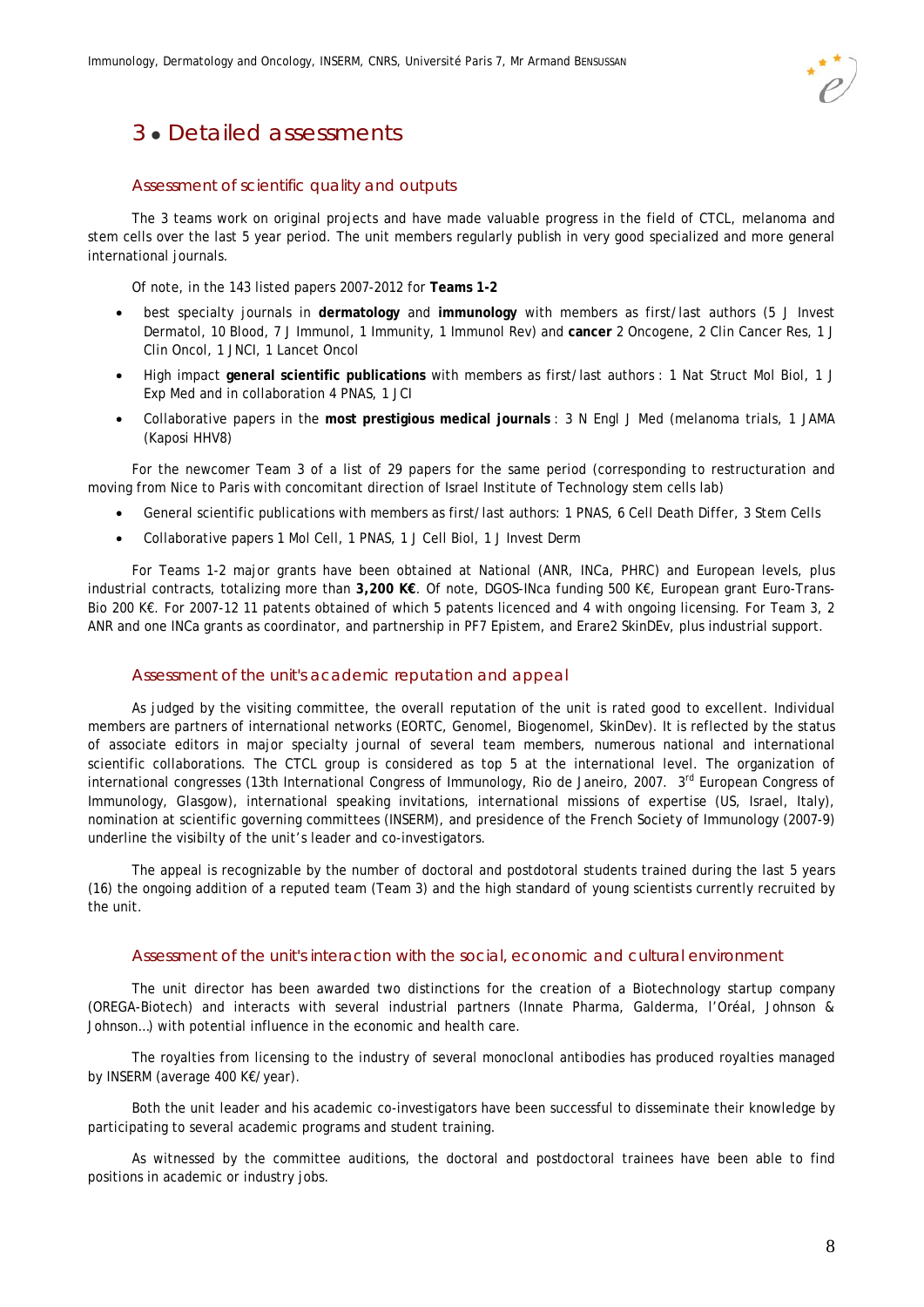#### Assessment of the unit's organisation and life

The visiting committee has interviewed separately 3 groups of staff members: scientists, doctoral and postdoctoral trainees, and technical staff, and concludes that the unit is well organized.

The unit has easy access to biological materials from CTCL and melanoma patients due to a good organization from the clinic to the laboratory, situated at a short distance, and due to the presence of clinical trainees and staff resulting in good interaction for research goals. The research platforms of the site are easily accessible with good technical supervision.

Bimonthly lab meetings are organized for all the unit members. Laboratory council (*Conseil de Laboratoire*) is organized twice a year. Monthly meetings with the unit director of all the ITA staff are also organized.

Visiting scientists are coming on a regular basis and other scientific meetings are scheduled within the institution, but also in other places in the Paris area and all the unit members have an easy access to all the information, via websites, newsletters and billposting on the lab's noticeboard.

The committee has not found evidence of conflicts for access to financial support of team members. Overall, the recurrent institutional funding is around 25-30% of the unit's budget. The recurring institutional credit lines have been submitted to a substantial drop as in other French laboratories (159 to 105 K€ from 2010 to 2011) due to the change in structuration of French funding agencies but other sources have compensated the loss. Each team has been able to obtain good level funding, which is allocated according to unequivocal internal rules. The recurrent funding given by INSERM and Diderot University is used for purchasing consumables or equipment shared by all teams.

In addition, multiple patent licensing (royalties donated to INSERM around 400 KE/year) generates stable resources which can be allocated to specific needs.

#### Assessment of the unit's involvement in training through research

The visit committee concludes after site visit and discussion that the students are well supervised and guided. The unit belongs to doctoral schools (*Ecoles Doctorales)* Paris 7 and Paris 12. 12 doctoral students from Universities P7 and P12 have been trained during the past 5 years. All students have been granted scholarships.

For predoctoral students, 5 M1 students and 13 M2 students from several Paris Universities (P5 P7, P11, P12, P13, Ecole Pratique des Hautes Etudes) have been supervised during their bench training in the lab. A special attention is given to predoctoral training for M.D.s and to encourage the most motivated to enter a Ph.D. program. The director and co-director are involved in national and international training networks and education programs.

#### Assessment of the five-year plan and strategy

The creation of a skin research center in Saint Louis hospital to associate dermatology and plastic surgery in an ambitious project has been clearly stated by the host institutions. The proposed projects are a logical extension of previous research conducted individually by the 3 teams and tries to implement the roadmap defined in 2009.

This reinforced unit has good capacity for adaptation and several researchers either from Saint-Louis or Faculty of Medicine in Nice have joined or will join the unit in 2014 to fill the regenerative medicine/epithelial biology gap. All the unit members work on original projects in close relationship with the clinic and benefit from several available platforms at Saint Louis Hospital, especially from the major research partner Institut Universitaire d'Hématologie. As it is, the strategy is a good mix of basic and applied research including a wealth of academic and non-academic partnership.

As underlined above (recommendations) the recruitment of M.D. Ph.Ds is a priority for a balanced development of translational projects, and the strengthening of collaboration between teams around common goals cross nurturing expertise is strongly recommended.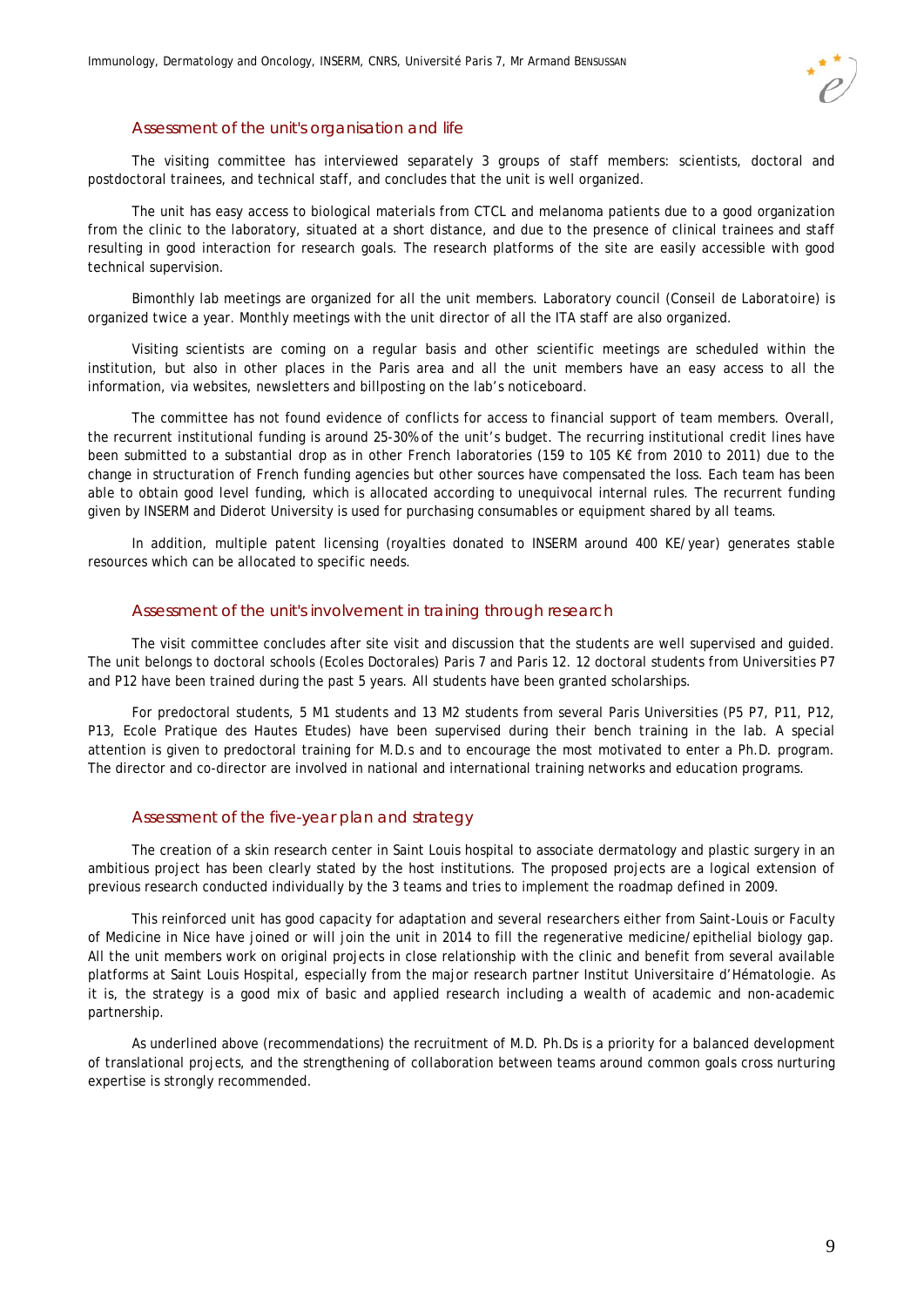

# 4 • Team-by-team analysis

**Team 1 :** Pathophysiology of CTCL and Immunity

Name of team leader: Mr Armand BENSUSSAN

### **Workforce**

| <b>Team workforce</b>                                                               | Number as at<br>30/06/2012 | Number as at<br>01/01/2014 | 2014-2018<br>Number of<br>project<br>producers |
|-------------------------------------------------------------------------------------|----------------------------|----------------------------|------------------------------------------------|
| N1: Permanent professors and similar positions                                      | 5                          |                            |                                                |
| N <sub>2</sub> : Permanent EPST or EPIC researchers and similar positions           | 6                          | 8                          | 6                                              |
| N3: Other permanent staff (without research duties)                                 |                            | 6                          | 6                                              |
| N4: Other professors (PREM, ECC, etc.)                                              |                            |                            |                                                |
| N5: Other EPST or EPIC researchers (DREM, Postdoctoral students,<br>visitors, etc.) | 5                          | 3                          | 3                                              |
| N6: Other contractual staff<br>(without research duties)                            | 2                          | $\Omega$                   | <sup>0</sup>                                   |
| <b>TOTAL N1 to N6</b>                                                               | 26                         | 19                         | 17                                             |

| <b>Team workforce</b>                                             | Number as<br>at<br>30/06/2012 | Number as<br>at<br>01/01/2014 |
|-------------------------------------------------------------------|-------------------------------|-------------------------------|
| Doctoral students                                                 | 4                             |                               |
| Theses defended                                                   | 6                             |                               |
| Postdoctoral students having spent at least 12 months in the unit | 5                             |                               |
| Number of Research Supervisor Qualifications (HDR) taken          | 3                             |                               |
| Qualified research supervisors (with an HDR) or similar positions | 12                            | 8                             |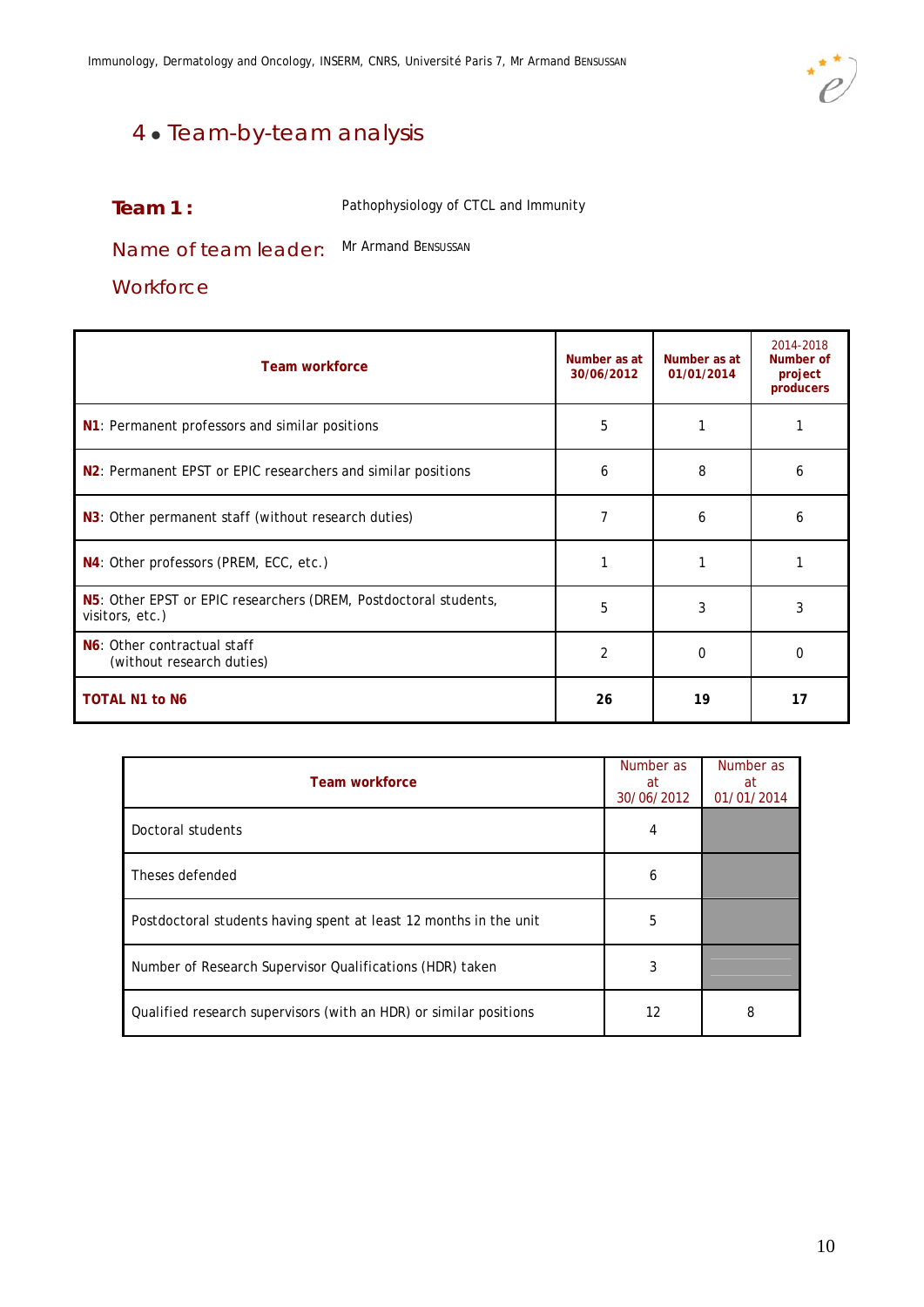

# Detailed assessments

#### Assessment of scientific quality and outputs

Over the last 5 years, Team 1 expertise has been consolidated in the field of CTCL, especially diagnostic biomarkers. It has identified KIR3DL2 (CD158k) as a biological marker for CTCL. Additional biomarkers, such as NKp46 and T-plastin, have also been discovered. Novel aspects are investigated concerning innate immunity related to the development of CTCL, via KIR receptor activation and a role for environmental triggers such as CpG DNA fragments interacting with TLR9. In collaboration with an italian team, team 1 showed that KIR3DL2 on NK cells is also a ligand for CpG-ODN and that after complex internalization CpG-ODN can encounter its ligand TLR9 in early endosomes. The work on CD 160 has produced an unexpected advance in angiogenesis. An anti-CD160 mAb, produced by the team in collaboration with Philippe LE BOUTEILLER, displays anti-angiogenic properties and corresponds to a promising candidate for cancer immunotherapy. Therapeutic developments using anti KIR Mabs are under investigation using in vitro and in vivo models. The development of 3D reconstructed models with the input of Team 3 may provide interesting insights into pathophysiology especially the role of innate immunity agonists.

The investigation of NF-kB signalling in CTCL and cutaneous inflammation driven by necroptosis is a novel promising axis, as well as the part on regulatory B cells, and altogether this part needs to be developped to foster interaction between groups implicated in chronic inflammatory disorders and those focusing on CTCL;

The scientific production is of good to excellent quality. Team 1 regularly publishes in specialized and more general international journals of high impact factor. best specialty journals in **dermatology** and **immunology** with members as first/last authors (5 J Invest Dermatol, 10 Blood, 7 J Immunol, 1 Immunity, 1 Immunol Rev). For high impact **general scientific publications** with members as first/last authors : 1 J Exp Med, 1 JCI, 2 PNAS and in collaboration 2 PNAS.

The ratio between the number of researchers and publications is balanced.

Patents (filed and licensed) illustrate the concern and competence of the unit for tranferring results to the industry. Competitive funding, both national and european, has been obtained.

#### Assessment of the unit's academic reputation and appeal

Researchers of team 1 have a strong and internationally recognized expertise in several aspects of cutaneous T cell lymphoma (CTCL) biology acknowledged by a solid publication record and involvement in national and international networks (EORTC, EuroTransbio). The CTCL group is considered as top 5 at the international level. The organization of international congresses (13th International Congress of Immunology, Rio de Janeiro, 2007. 3<sup>rd</sup> European Congress of Immunology, Glasgow), international speaking invitations, international missions of expertise (US, Israel, Italy), nomination at scientific governing committees (INSERM), and presidence of the French Society of Immunology (2007-9) underline the visibilty of the unit's leader and co-investigators.

The appeal is recognizable by the number of doctoral and postdotoral students trained during the last 5 years  $(15)$ .

#### Assessment of the unit's interaction with the social, economic and cultural environment

This part has been detailed above for the whole unit appreciation. To summarize, the team has solid partnerships with non-academic partners (Innate Pharma, L'Oréal…). with potential influence in the economic and health care. Team 1 director is a co-founder of a start-up in biotechnology (AREGA-BIOTECH in 2010). This team has produced several unique mAbs with promising transfer potential in to the clinic. Several biomarkers associated with CTCL have been patented and/or licensed and team has developed with Innate Pharma a diagnostic Kit for Sesary Syndrome based on anti-CD3, anti-CD4 and anti-KIR3DL2 labeling. Director and co-director regularly disseminate their knowledge by participating to scientific programs as well as student training, and have published reviews of their work in scientific journals.

#### Assessment of the unit's organisation and life

See previous comments on the whole unit, which apply here.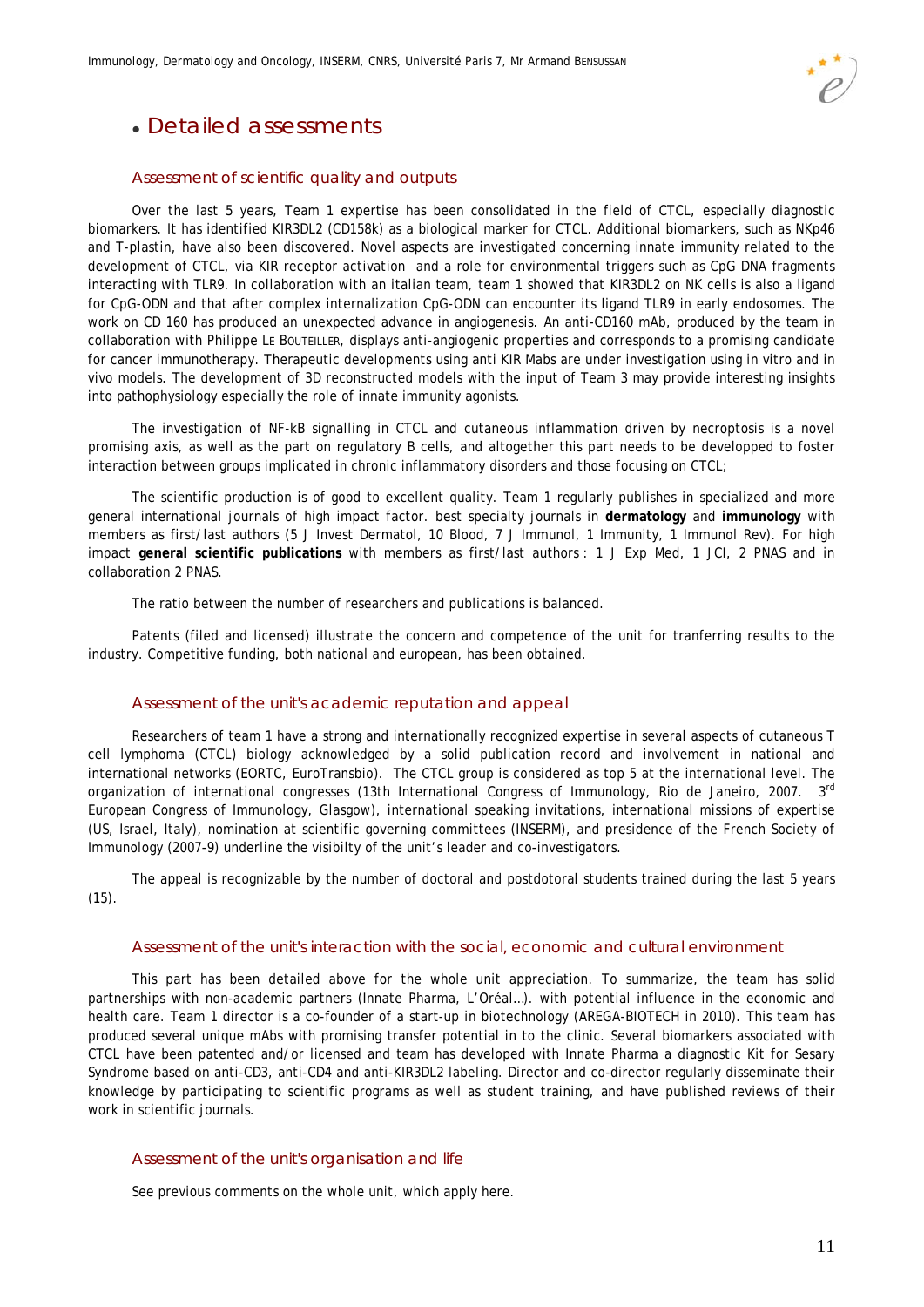

#### Assessment of the unit's involvement in training through research

See previous comments on the whole unit, which apply here.

#### Assessment of the five-year plan and strategy

The proposed goals have a clear translational scope, being based on the expertise of the team and, in general, on previous achievements that are well described. Presentation of the objectives is systematic and clear, including relevant unpublished information which contributes to justify their scientific interest and rationale. The intricate relationships between innate immunity, inflammation and initiation of lymphoma has not been sufficiently highlighted in the research plan and can be developed further given the expertise of the recruited scientists.

The previous comments on the whole unit for recruitment of clinician-scientists and pathologists applies to team 1

#### Conclusion

• Strengths and opportunities

Team 1 has a long-standing and solid experience in the characterization of human leukocyte receptors, successfully oriented towards translational research in the diagnosis and therapy of CTCL with outstanding ability to transfer results to the industry. A diagnostic kit has been developed with Innate Pharma. It has the opportunity to develop immunotherapeutic strategies in CTCL by targeting KIR3DL2 such as by using chimeric mAb. Team 1 has also a very good experience with CD160 structure, expression regulation and functions.

The team has also a good experience with Treg cells, in particular CD39<sup>+</sup> Treg, and their immunosuppressive function via production of adenosine. Targeting CD39 using an anti-CD39 mAb generated in the laboratory offers immunotherapeutic opportunities mainly in melanoma and HIV infection.

- Weaknesses and threats
- CD160-GPI and NK/T lymphoma parts of the project are still exploratory and needs to be further developed.
- A preclinical CTCL mouse model is lacking.
- Team 1 has undertaken several collaborative studies on Treg, Breg, mast cells etc… in which it is much less competitive than in CTCL.
- Recommendations

Overall, the goals proposed for the next five years are satisfactory. Yet, the team together with the Dermatology Dpt., should eventually consider the opportunity to explore strategies aimed at progressively broadening the scope of their synergistic research in Immunodermatology to bridge innate immunity, inflammation, and CTCL initiation.

Stronger scientific interaction with the other teams, in particular team 2, should be developed in the five-year plan.

Given the needs for novel therapies in CTCL, give more priority to drug discovery and therapy, such as immunotherapy based on KIR3DL2.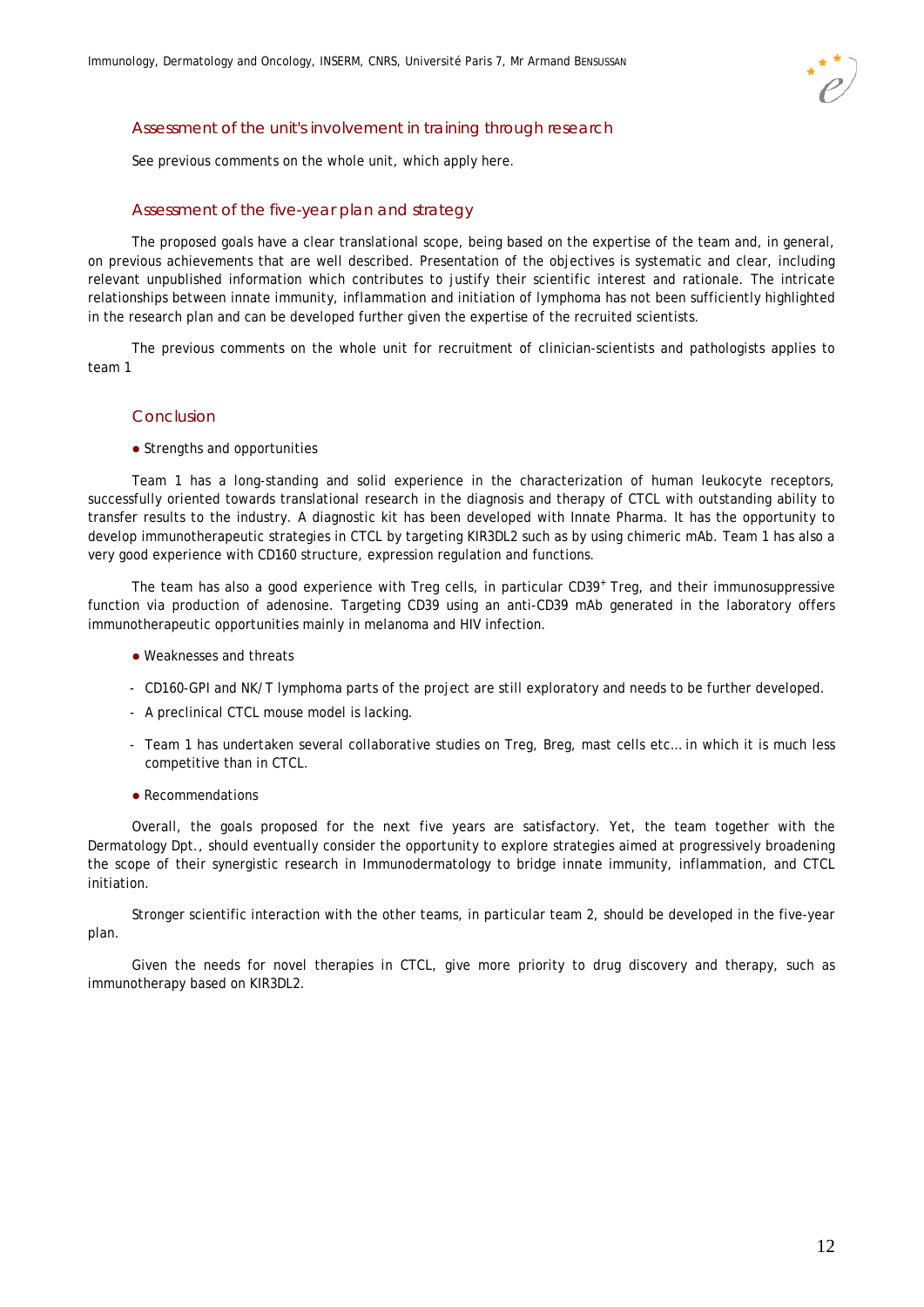

# 4 • Team-by-team analysis

| Team $2:$ | Oncogenesis of Melanoma |
|-----------|-------------------------|
|-----------|-------------------------|

Name of team leader: Mr Nicolas DumAz

**Workforce** 

| <b>Team workforce</b>                                                               | Number as at<br>30/06/2012 | Number as at<br>01/01/2014 | 2014-2018<br>Number of<br>project<br>producers |
|-------------------------------------------------------------------------------------|----------------------------|----------------------------|------------------------------------------------|
| N1: Permanent professors and similar positions                                      |                            | 5                          |                                                |
| N <sub>2</sub> : Permanent EPST or EPIC researchers and similar positions           |                            | 3                          |                                                |
| N3: Other permanent staff (without research duties)                                 |                            | $\overline{2}$             |                                                |
| N4: Other professors (PREM, ECC, etc.)                                              |                            | $\Omega$                   | O                                              |
| N5: Other EPST or EPIC researchers (DREM, Postdoctoral students,<br>visitors, etc.) |                            | 0                          | 0                                              |
| N6: Other contractual staff<br>(without research duties)                            |                            | $\Omega$                   | <sup>0</sup>                                   |
| <b>TOTAL N1 to N6</b>                                                               |                            | 10                         | 6                                              |

| Team workforce                                                    | Number as<br>at<br>30/06/2012 | Number as<br>at<br>01/01/2014 |
|-------------------------------------------------------------------|-------------------------------|-------------------------------|
| Doctoral students                                                 |                               |                               |
| Theses defended                                                   |                               |                               |
| Postdoctoral students having spent at least 12 months in the unit |                               |                               |
| Number of Research Supervisor Qualifications (HDR) taken          |                               |                               |
| Qualified research supervisors (with an HDR) or similar positions |                               | 8                             |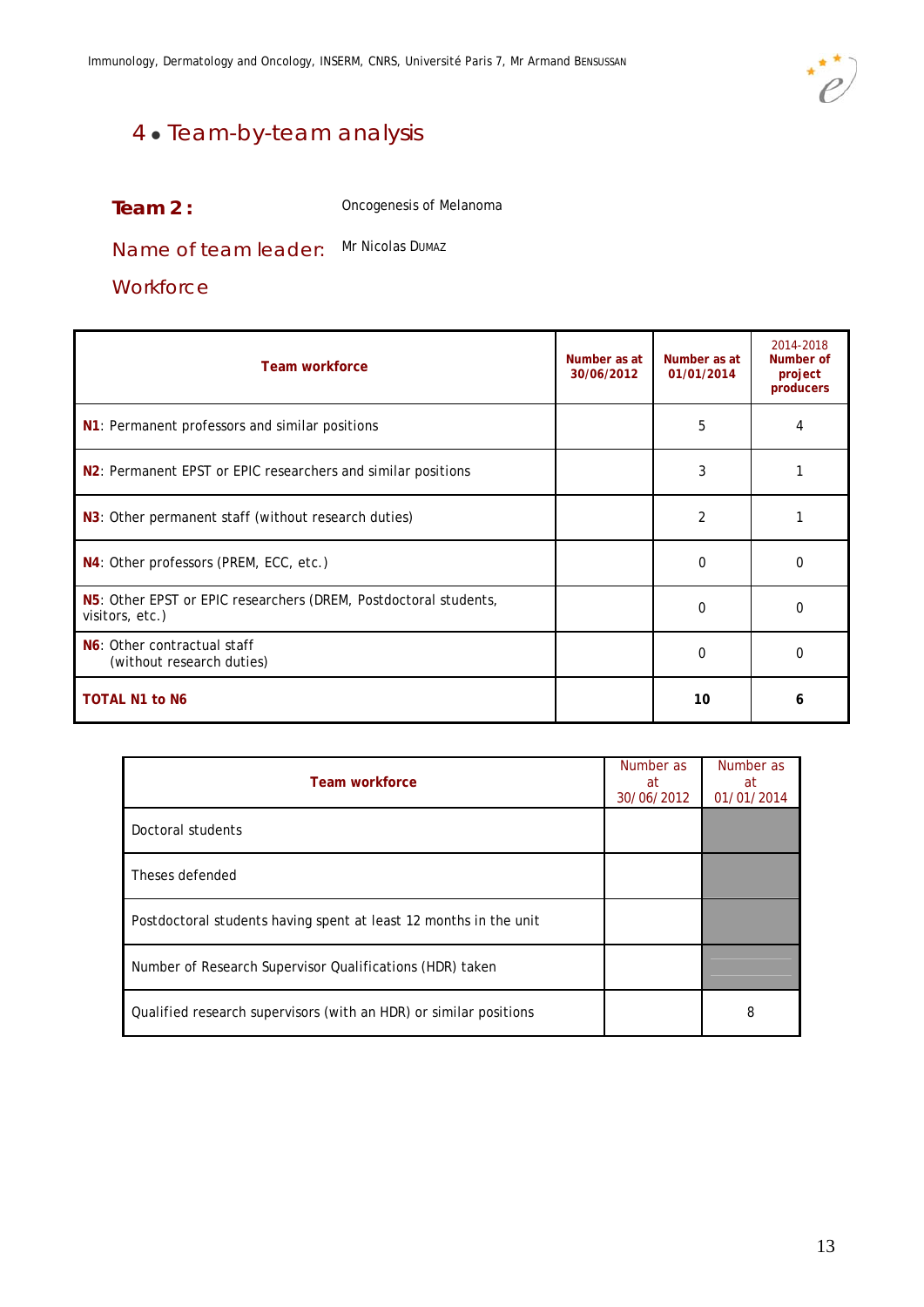Immunology, Dermatology and Oncology, INSERM, CNRS, Université Paris 7, Mr Armand BENSUSSAN

# Detailed assessments

### Assessment of scientific quality and outputs

The team leader is a scientist (CNRS) with a strong expertise in the field of melanoma signaling. He will be assisted by two senior clinicians/researchers (PU/PH), with respectively expertise in melanoma clinical research/oncodermatology and dermatology oncogenetics. Team 2 has been emerging over the last 5 years and consists of ten researchers (scientists or academics), including seven from the former sub-group 'Oncogenesis of Melanoma' of the unit developing a project articulated around two major axes: signaling and genetics combined with a strong translational axis.

The signaling axis, directed by the team leader, has focused on the role of RAS/RAF/MEK/ERK (MAPK), PI3K/AKT and cAMP pathways in melanocyte transformation and melanoma proliferation and invasion. The aim has been to understand how these pathways are activated or inhibited in melanocytes and melanoma and how they interact to regulate melanoma growth. This study has led to the identification of new potential melanoma therapeutic targets (Kit, CRAF, PDE4).

Besides this fundamental work, a translational study has been conducted, in collaboration with the Department of Dermatology of the Institut Gustave Roussy, to understand the development of squamous cell carcinomas (SCC) associated with the use of Raf kinase inhibitor (Sorafenib) in the treatment of melanoma.

The publication's record in relation with this work is very good: 6 articles in good to very good international journals (Small GTPase; Clin Cancer Res; Nature Structural and Molecular Biology, Oncogene, Plos One, Arch Immunol Ther Exp, mean IF=6,5) reporting original findings and 2 reviews. This work has also led to a patent, a licence agreement of a cell line with Sanofi-Aventis and a collaboration agreement with L'Oréal.

The melanoma genetics axis, more clinically oriented, is directed by one of the 2 senior scientists, Dermatologist and Professor of Genetics. The research has been mainly oriented on the study of genes involved in predisposition to skin cancers (basal cell carcinoma, melanoma) and genes involved in melanoma progression.

This research has allowed to identify new genetic biomarkers in skin cancers (4 patents filed) as well as genetic factors involved in melanoma progression.

Since 2007, the scientific production of this axis has been good with 19 publications in Genetics and Dermatology journals reporting original findings (mean IF=4,2) and 2 reviews.

Along with these two axes, one the senior scientists (Head of Onco-Dermatology Department of Hôpital St Louis, Paris) has mainly conducted her research in collaboration within INSERM U940 where she contributed, through a translational study, to highlight the key role of the CD147/EMMPRIN molecule in the melanoma angiogenesis and lymphangiogenis. The number of publications of this senior scientist is impressive with more than 60 papers in the last 5 years as senior author or co-author, among which about 90% have an IF >4. Most of the publications arise from clinical activity, many of them are in prestigious (New Engl J Med (3), J Clin Oncol (2), Lancet Oncol) or very good (Plos Pathog, Clin Cancer Res, Blood, Clin Infect Dis, J Natl Cancer Inst…) journals.

#### Assessment of the unit's academic reputation and appeal

It seems premature to assess the academic reputation and appeal of this new team as a whole. However, the visiting commmittee has made observations regarding individual members.

The team leader was awarded (2011) a translational research contract with 'Assistance Publique-Hôpitaux de Paris' and has raised numerous funds from various national sources (Ligue Nationale Contre le Cancer, Société Française de Dermatologie, Fondation de France, INCA, PHRC), which is the marker of a national recognition. Besides, the team leader has an adequate visibility, as attested by invitations to meetings (mostly national), in the last ten years, by his activity as reviewer for AACR publications and for grants delivered by AICR (UK) and Ministry for Education University and Research of Italy.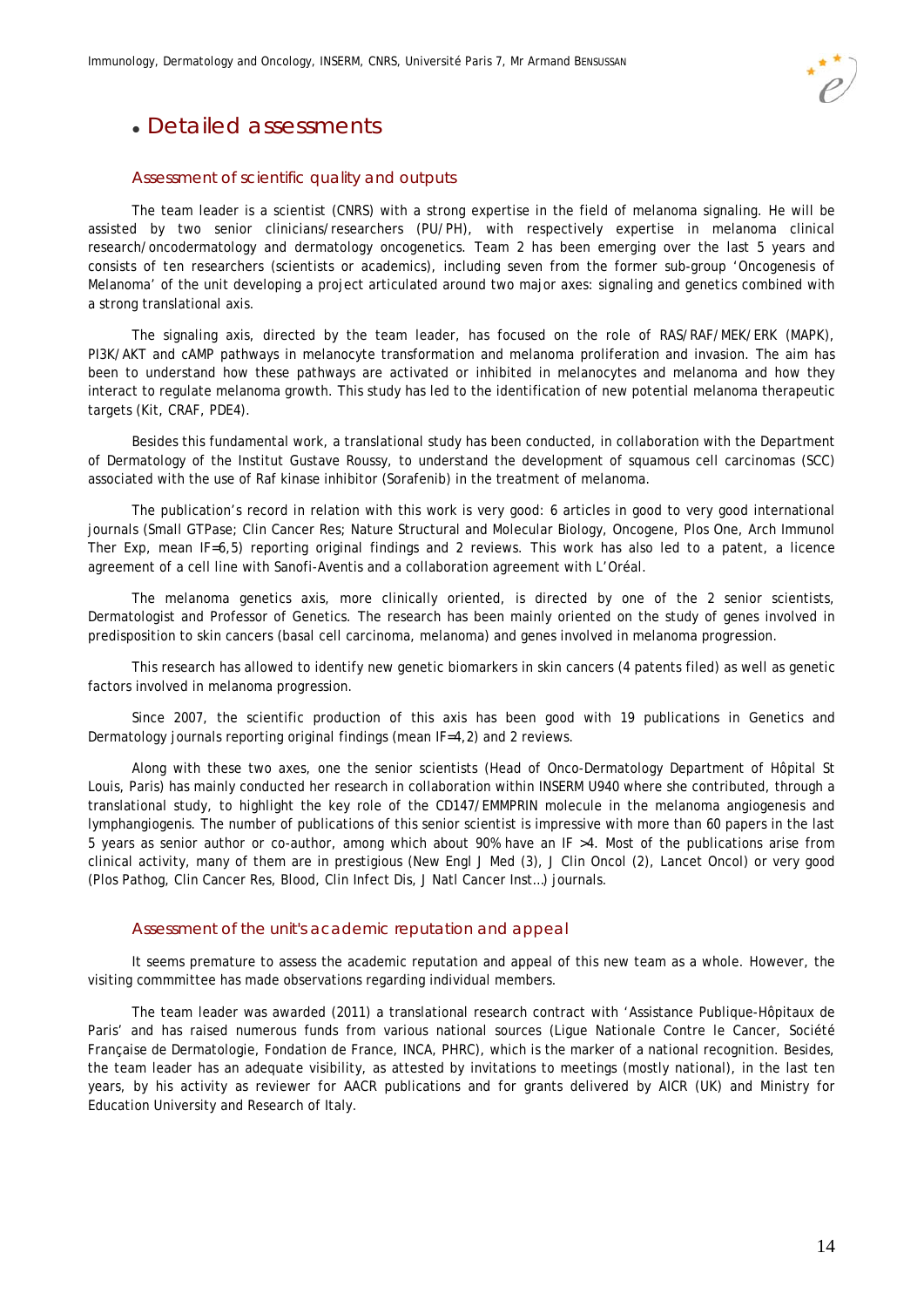Moreover, other researchers of the team are implicated in important national or international genomic and clinical research networks (Genomel, BioGenomel, Melancohort, INCA, PHRC). One of the senior scientist is recognized for his expertise in oncogenetics applied to dermatology at the National and European level, and has produced an important contribution to the diagnosis of xeroderma pigmentosum with the discovery of founder mutations for XPC and XPA in Maghreb families. The other senior scientist is recognized as a leader in melanoma and cutaneous oncology clinical research by her peers at the national and international level.

#### Assessment of the unit's interaction with the social, economic and cultural environment

The socio-economic output of the three PI together is good for a young team with filing of 4 patents (without licensing) and a licence agreement with an industrial group.

#### Assessment of the unit's organisation and life

It is also too early to evaluate adequately the management of the team. However, the team leader was able to organize a well-structured team, well-balanced in terms of the ratio of scientists/researchers whose skills and expertise in the biology and translational aspects of melanoma are complementary. Nevertheless, it should be noted, from the bibliographic analysis, that all the researchers of this team have had, in the past, little interactions with the team leader. There is a relative imbalance between the high number of senior researchers (scientists or clinicians) and the low number of junior ones. This should be corrected by the scheduled arrival of three postdocs in 2014.

#### Assessment of the unit's involvement in training through research

The involvement of the team members in educational activities is quite good due to the high number of professors (5). Moreover, most members of the team are involved in the training of pre-doctoral (master degrees) and Ph.D. students.

#### Assessment of the five-year plan and strategy

Based on published results and expertise, this new team proposes a bench-to-bedside research program centred on melanoma biology. Three major axes will be developped with a clearly-defined common objective to discover new targets for melanoma treatment and novel biomarkers for melanoma susceptibility.

The axis dedicated to the study of signal transduction addresses melanomas not yet eligible for new targeted therapies, namely Ras mutated, acral and mucosal melanomas. The goal is clearly defined and derives logically of the previous work of the team leader. The program of this axis is ambitious. The program of this axis being ambitious, the team could be strengthened to ensure a high level of competitiveness in the field.

The second axis, aimed at characterizing genetic biomarkers involved in melanoma susceptibility and progression, is a continuation of the past work of one of the senior scientist. Given the size of the group, the feasibility of the project is correct, especially since the researchers implicated have already in the past, collaborated and co-published together.

The third axis aims to identify, in melanoma microenvironment, novel therapeutic targets involved in tumour progression. In this context, the project focuses, on the one hand, on translational studies of two molecules, EMMPRIN and FERMT3, overexpressed in melanoma and known to induce MMPs expression and, on the other hand, on the role of kallikreins, a family of proteases. While the relevance of the various projects is very good and well-structured, the adequacy between manpower and real time implication for the clinicians to develop these projects is questionable, especially since these clinicians are also involved in an important pharmacology research project.

The whole project is fully relevant and of importance in the field. Nevertheless, the three axes are articulated in a series of 12 sub-topics, which, in view of the team's size, seems excessive to maintain a high competitiveness.

The access to clinical samples and to a preclinical platform are clearly added values.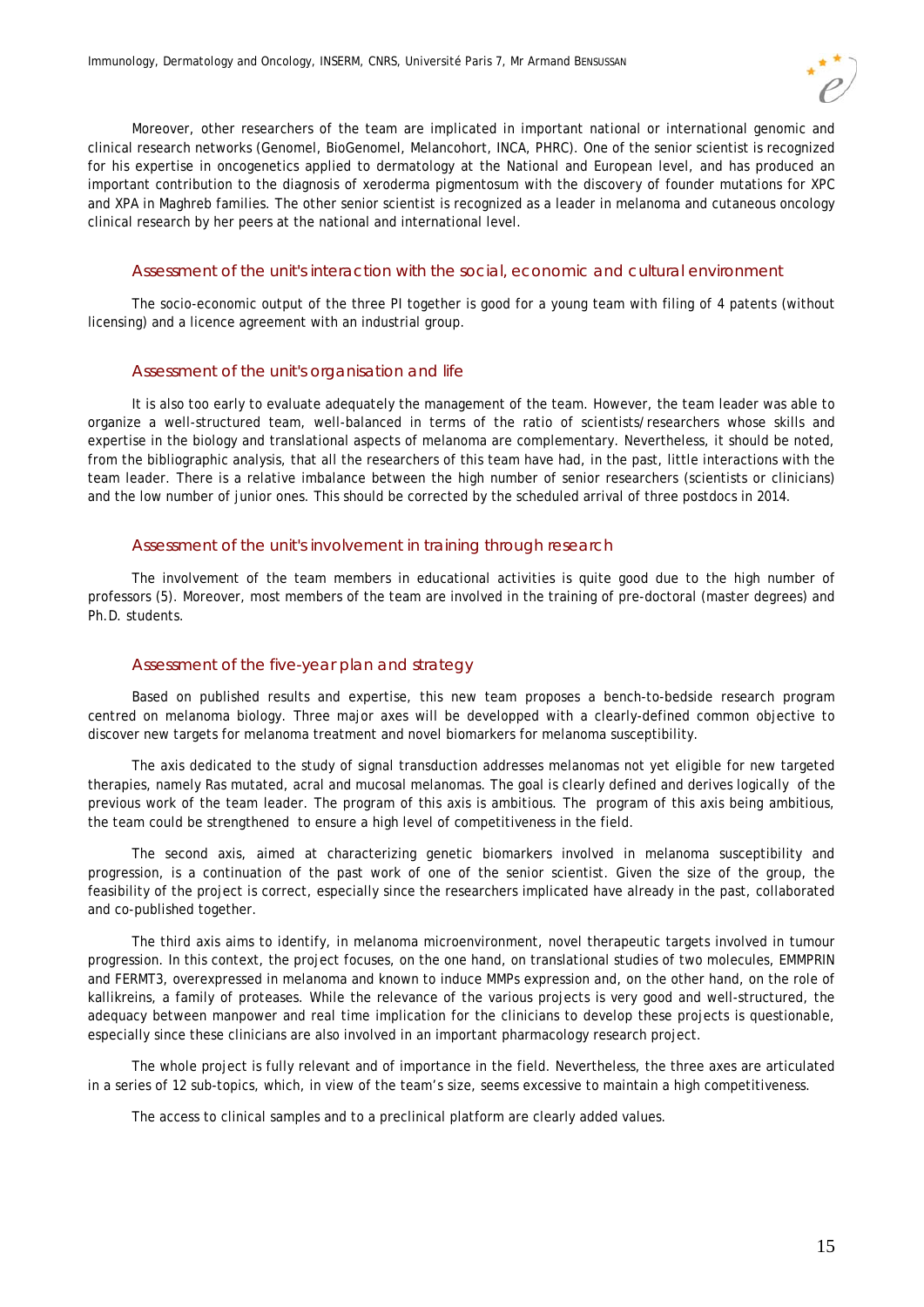#### Conclusion

#### • Strengths and opportunities

The team has a good experience in translational cancer research leading to contribution in the discovery of new biomarkers. The group has been able to fund its research by grants obtained from competitive calls such as INCa and PHRC. The addition of the group of one of the senior scientist who is publishing at a high level and brings in the collaboration with a preclinical screening platform (pharmacogenomics) and access to large national cohorts and biobank (Melbase) as well as phase I trials is a major asset for this team.

#### Weaknesses and threats

The number of post-docs and full time researchers involved in basic projects is too low in a very competitive field. Dispersal is a major risk for the competitivity of the team. It was not obvious at the visit that all sub-groups of this team fully benefit presently from the expertise each other but they seem keen to develop synergistic projects.

#### • Recommendations

It would be wise to clearly better define priorities in the project and to allocate adequate resources accordingly.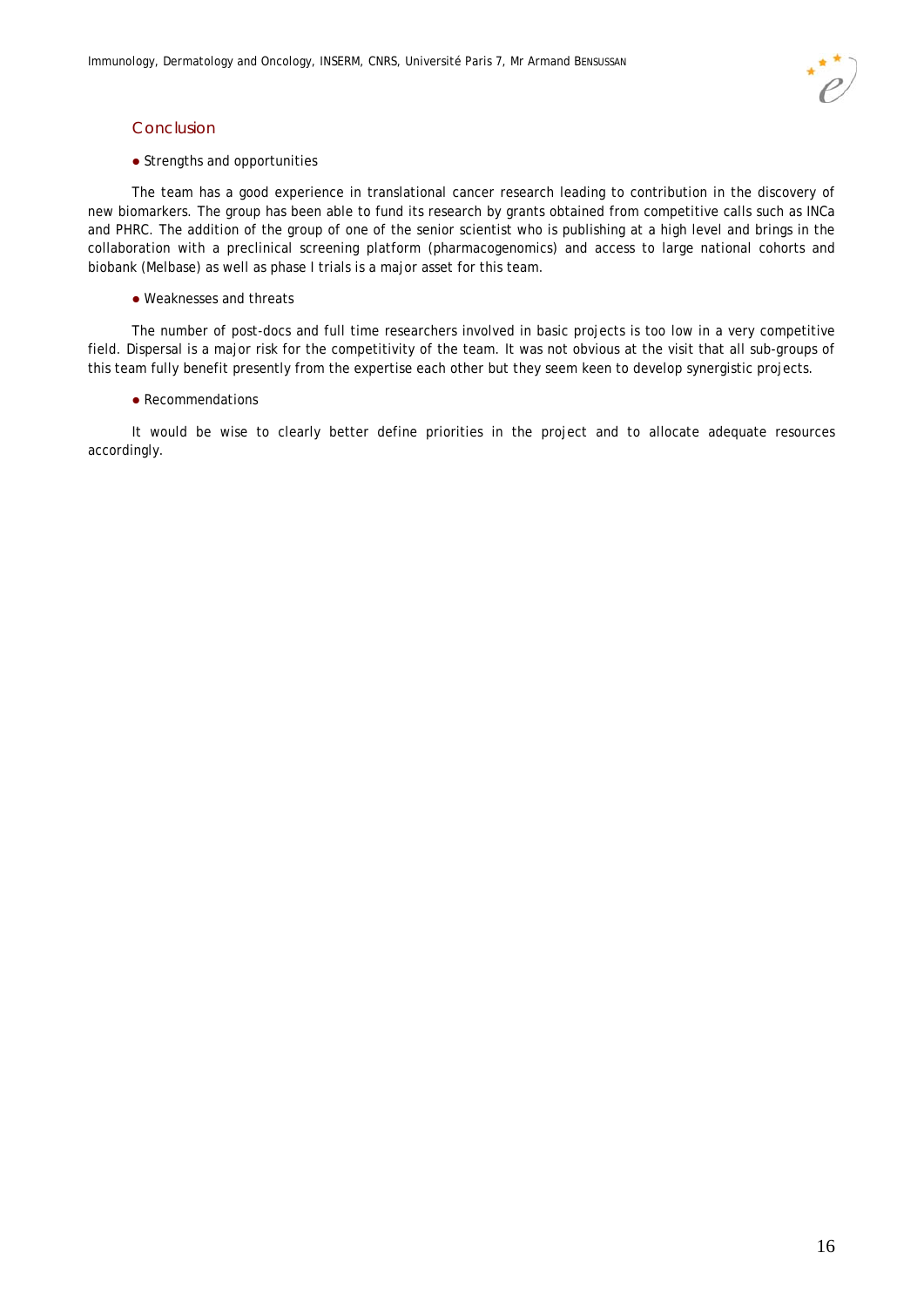

# 4 · Team-by-team analysis

### **Team 3:** Epithelial pathophysiology, stem cells and tissue repair

Name of team leader: Mr Daniel ABERDAM

### **Workforce**

| Team workforce                                                                      | Number as at<br>30/06/2012 | Number as at<br>01/01/2014 | 2014-2018<br>Number of<br>project<br>producers |
|-------------------------------------------------------------------------------------|----------------------------|----------------------------|------------------------------------------------|
| N1: Permanent professors and similar positions                                      |                            | 3                          |                                                |
| N <sub>2</sub> : Permanent EPST or EPIC researchers and similar positions           |                            | 4                          |                                                |
| N3: Other permanent staff (without research duties)                                 |                            | 1                          |                                                |
| N4: Other professors (PREM, ECC, etc.)                                              |                            | $\Omega$                   |                                                |
| N5: Other EPST or EPIC researchers (DREM, Postdoctoral students,<br>visitors, etc.) |                            |                            |                                                |
| N6: Other contractual staff<br>(without research duties)                            |                            | 0                          |                                                |
| <b>TOTAL N1 to N6</b>                                                               |                            | 9                          |                                                |

| Team workforce                                                    | Number as<br>at<br>30/06/2012 | Number as<br>at<br>01/01/2014 |
|-------------------------------------------------------------------|-------------------------------|-------------------------------|
| Doctoral students                                                 |                               |                               |
| Theses defended                                                   |                               |                               |
| Postdoctoral students having spent at least 12 months in the unit |                               |                               |
| Number of Research Supervisor Qualifications (HDR) taken          |                               |                               |
| Qualified research supervisors (with an HDR) or similar positions |                               | b                             |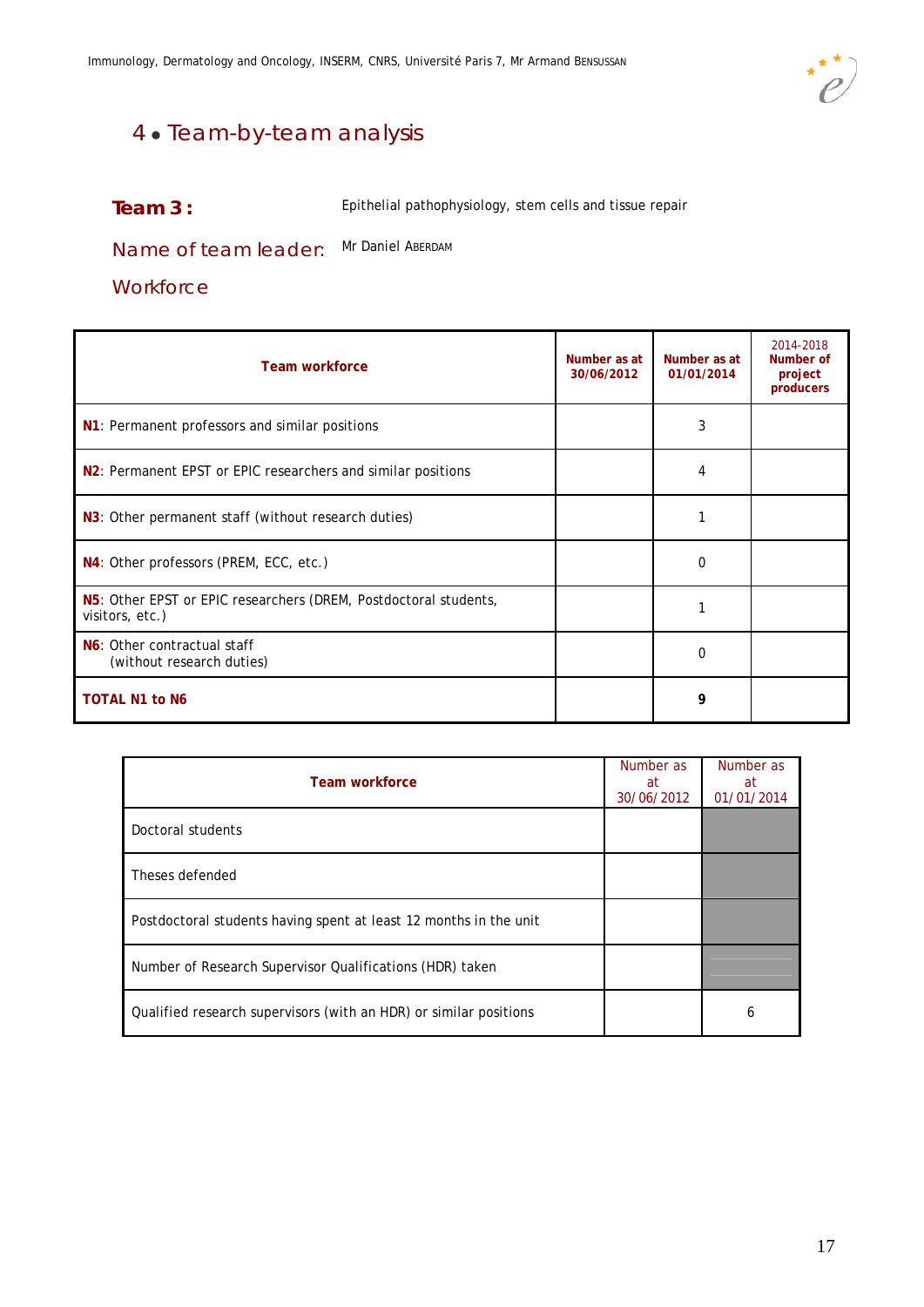

# Detailed assessments

#### Assessment of scientific quality and outputs

Knowledge of the mechanisms that control stem cell maintenance and activity during postnatal life is highly important for better understanding their role in organ regeneration and tumorigenesis. The research program of the team ("Epithelial Pathophysiology, Stem Cells and Tissue Repair") focuses on delineating the molecular mechanisms that control stem cell activity in the skin and other organs during development and postnatal regeneration.

The advantage of this highly successful program is a unique focus on the transcription factor- and microRNAregulated mechanisms that control stem cell activity in the developing and regenerating tissues. Following this route, the team has made several important discoveries that reveal an important role for micro-RNAs in fine-tuning the genetic programs regulating in adult stem cells by lineage-specific transcription factors.

The data generated by the team during the last five years (2008-2012) are summarized in 21 original publications and reviews on different aspects of stem cell biology and tissue regeneration. It is important to note that this output was generated while the team was moving from Nice to Paris, with a strong interaction with Israel Institute of Technology, where the team leader has served as co-director of a stem cell lab under the auspices of INSERM and Technion. The 21 listed research papers are published in highly-ranked and prestige scientific journals, such as Proceedings of National Academy of Science USA (1), Mol Cell (1), J Cell Biol (1), Trends in Biochemical Sciences (1), Stem Cells (3), Cell Death and Differentiation (6), Journal of Investigative Dermatology (1), which is an important indicator of the high-quality research generated in this lab. General scientific publications with members as first/last authors.

#### Assessment of the unit's academic reputation and appeal

The team leader and his team have an undisputably high academic reputation in many different areas of biomedical sciences, such as developmental biology, stem cell biology, investigative dermatology,etc. The team is very productive and continuously generates high-quality data, which always receive positive feedback from the colleagues.

The strong academic reputation of the team is also evident from the fact that the team leader serves as a member of the Editorial Boards of several international journals including Stem Cells that publish a high-quality reports on the modern aspects of stem cell biology and tissue regeneration, and that he has been appointed since 2006 co-director a joint Israeli-French lab on stem cells located at the Israel Institute of Technology (Technion).

#### Assessment of the unit's interaction with the social, economic and cultural environment

The team actively interacts with social, economic and cultural environment via:

1. Communication with broad groups of researchers working in different areas of experimental biology and medicine throughout the project, demonstrating how complex approaches used for this study can lead to deeper understanding and progress of the research.

2. Publishing the results of this project in open-access high impact peer-reviewed journals and book chapters available for broad audience.

3. Engaging with the public audience directly through the institutions funded by the project and indirectly through the print, broadcast and online media to promote further understanding of developmental/stem cell biology and ageing in driving progress in these areas.

4. Communication with the pharmaceutical/cosmetic industry in exploring the application of different small molecules for modulation of skin regeneration and ageing.

5. The application to the rare disease p63 mutated ectodermal dysplasia group as a model is important for this group of patients and beyond for skin aging, bone development, and further dermocosmetics development in skin aging and hair biology.

6. Implication in ethical law on stem cells at French Senate and National hearings.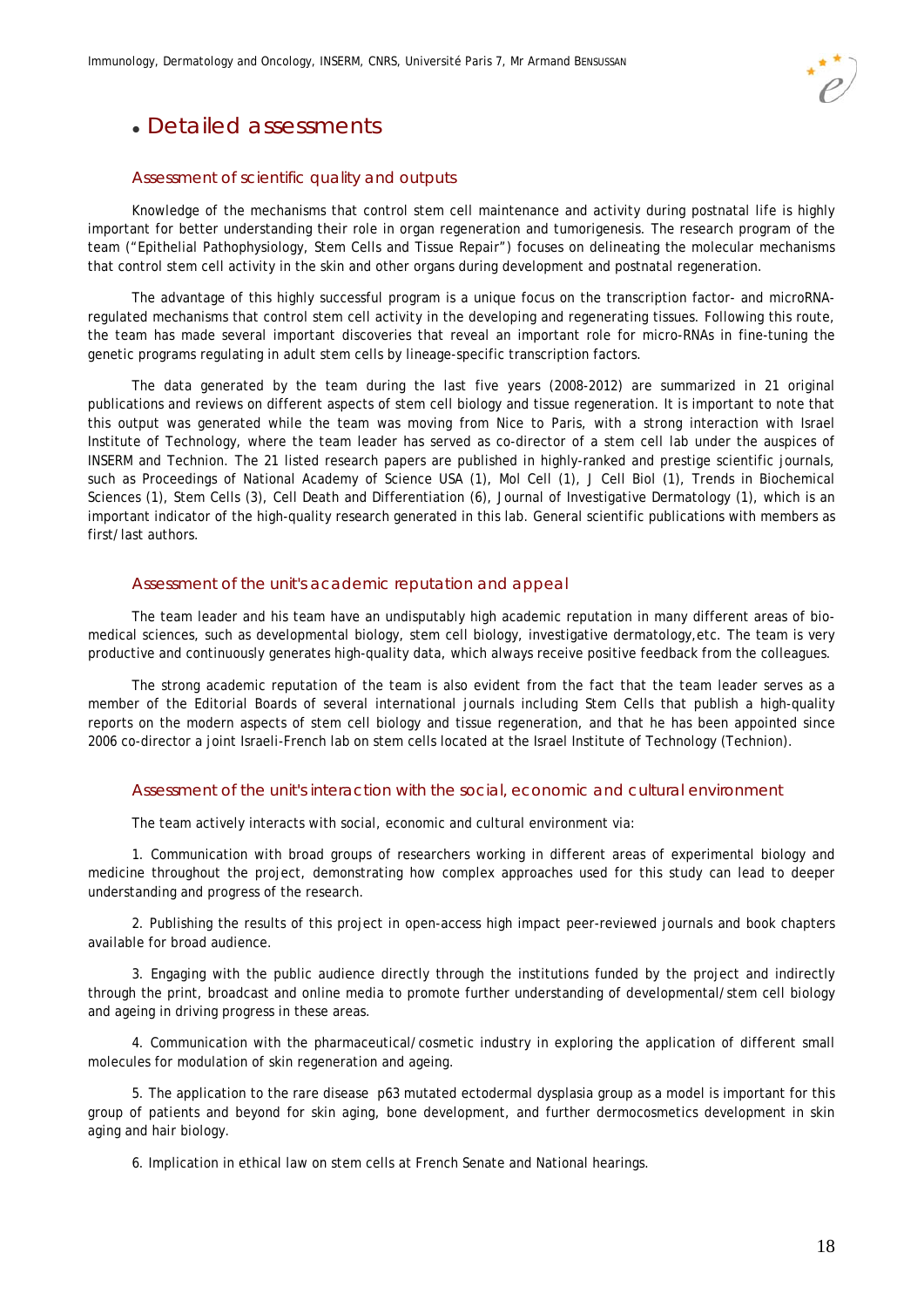

#### Assessment of the unit's organisation and life

The team consists of several sub-groups and includes 10 full-time research positions. The activity of members of the team is concentrated around five research projects focused on both fundamental and applied aspects of the molecular control of stem cell activity and tissue regeneration. Because of the appropriate combination of the experienced and young researchers working on different projects, the unit looks as very sustainable, capable of generating high-quality data and has a strong potential for further development. The addition of young investigators coming from plastic surgery and ophthalmology is expected to expand the applied research branch of the group and to develop translational projects locally in Saint-Louis Hospital.

#### Assessment of the unit's involvement in training through research

In Nice and Marseille, the team leader has been teaching on Stem Cells 2005-2012, and he has trained a team in Israel with the nomination of an assistant professor who is now taking the lead at Technion's stem cells lab.

#### Assessment of the five-year plan and strategy

The five-year plan presented by this unit consists of five distinct projects, which are closely linked to each other and also connected to the projects proposed by other groups (Team 2). The general focus of the five-year program is to delineate molecular mechanosms that control stem cell activity in epithelial tissues (skin, cornea) in normal and pathological conditions including EEC syndrome.

The major advantage of this program is a focus on integration on the transcription factor- and microRNAregulated mechanisms that control stem cell activity in the developing and regenerating tissues. The team will study the role of microRNAs in the modulation of the genetic program regulated by p63 trahscription factor in epithelial stem cells and their progenies (Project 1), as well will define a role of microRNA-184 in the control of keratin 15 expression in keratinocyte stem cells (Project 2). These two projects are closely linked to Project 3, which will further study the role of NFAT as one of the important regulators of stem cell activity.

Project 4 will help to translate the results obtained in Projects 1-3 towards better understanding the role of epithelial stem cells and their progenies in the pathobiology of the ectodermal dysplasia EEC syndrome. Mr D. Aberdam's team will apply an iPS technology already established and extensively used in previous studies towards the correction of the EEC syndrome. Finally, the role of p63 and its target gene IGFBP-7 in the control of melanoma growth and progression will be studied in Project 5 as a part of collaboration with Team 2.

Overall, this five-year research program looks as very focused and balanced in terms of the combination of fundamental and applied aspects of the research, use of novel methods and approaches to understand biological roles of the transcription factor- and microRNA-mediated mechanisms of gene expression in epithelial stem cells and their progenies. All research methods and techniques required for execution of this program are available in the laboratory, which, together with high levels of expertise of the team members, suggest for a feasiblity of the proposed studies and high probability for the succes.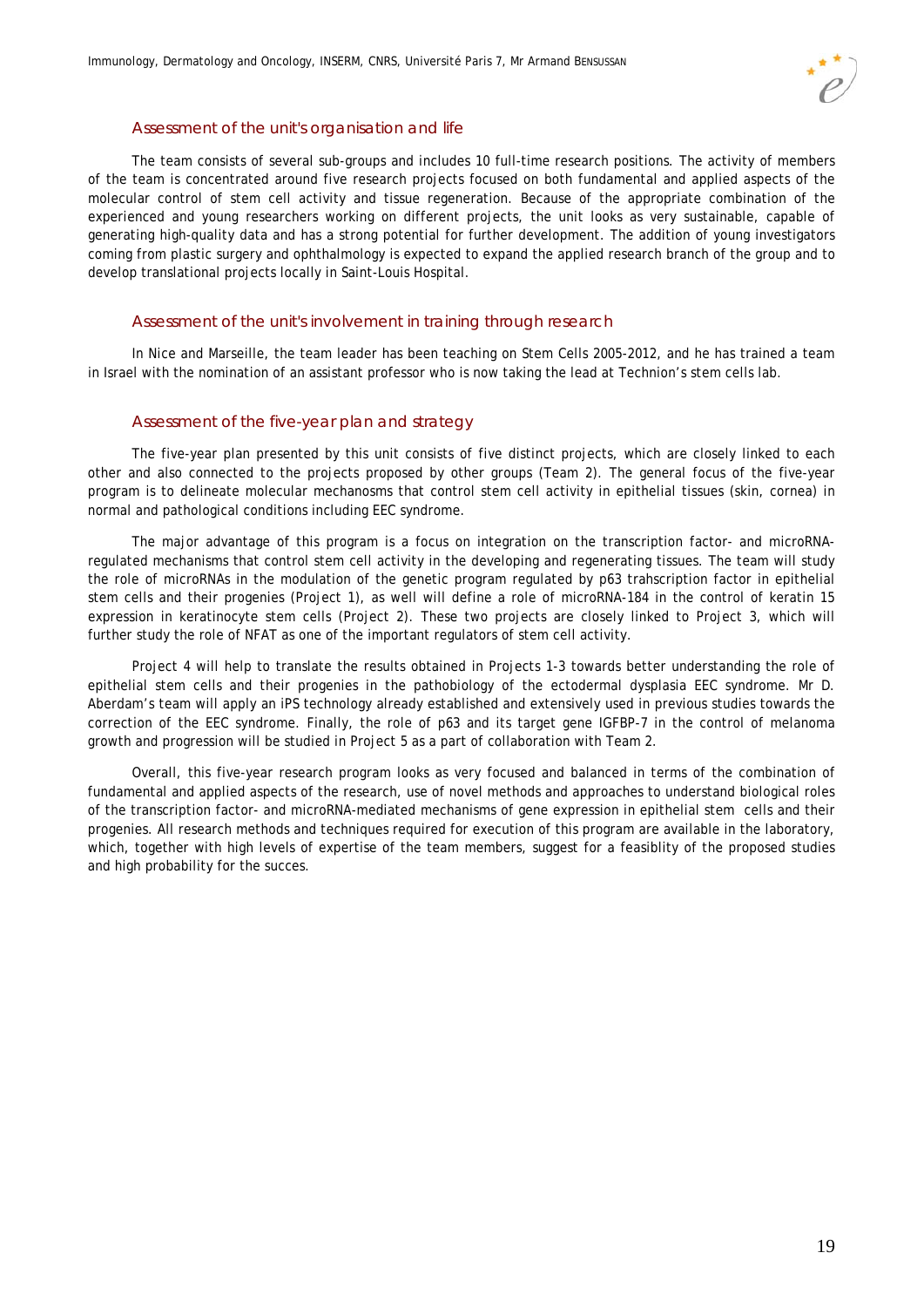### Conclusion

#### • Strengths and opportunities

1) The team leader and his team are highly regarded by the international scientific community in terms of the excellent productivity and strong academic reputation in developmental and stem cell biology.

2) Research unit has an appropriate combination of the experienced and young researchers working on different projects of stem cell biology and pathophysiology, which makes the team as very sustainable and having a strong potential for further development in the new environment, especially with surgeons of the burn and plastic surgery department.

3) Research plan is very focused and balanced in terms of the combination of fundamental and applied aspects of the research, use of novel methods and approaches to understand biological roles of the transcription factor- and microRNA-mediated mechanisms of gene expression in epithelial stem cells and their progenies.

4) All research methods and techniques required for execution of this program are available in the laboratory, which, together with high levels of expertise of the team members, suggest a good feasiblity of the proposed studies and high probability for success.

#### Weaknesses and threats

The only minor weakness of the program is the availablity of the animal models for the research at Saint-Louis site. However, animals have already been bred at other facilities in Strasbourg and Orléans and should be available for research using new animal housing facilities in Paris to resolve this issue.

#### • Recommendations

To further support this highly productive team and their unique research program, which success will ultimatetely help to better understand mechanisms controlling stem cell activity in normal and pathological conditions and develop new approaches to modulate their functions for the needs of regenerative medicine and stem cell-based therapy. Strengthening links with other teams should result in higher impact outcomes for the whole unit.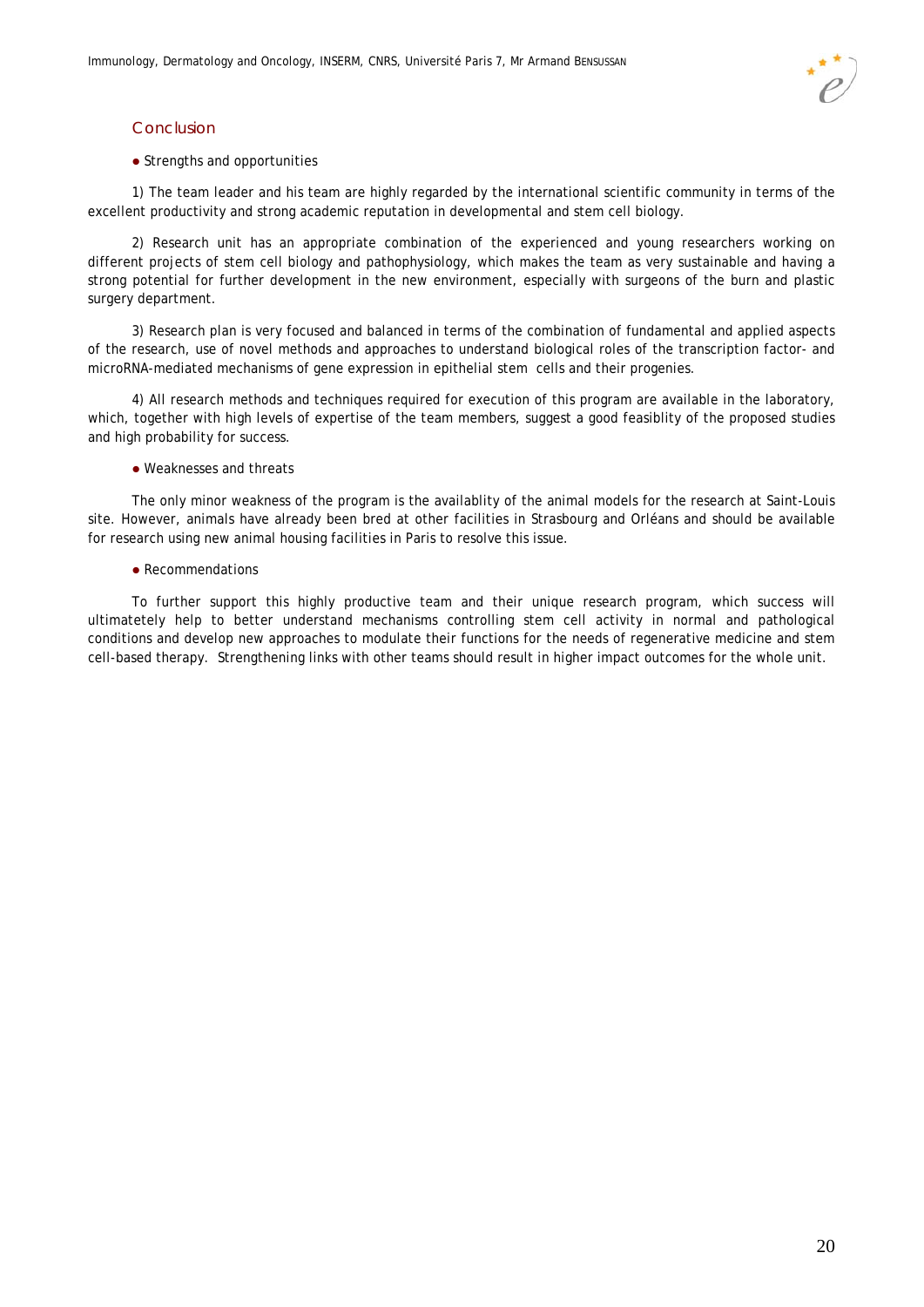

# 5 • Conduct of the visit

### Visit date:

| Start:         | January 22 <sup>nd</sup> , 2013, at 8.30        |
|----------------|-------------------------------------------------|
| End:           | January 22 <sup>nd</sup> , 2013, at 18.00       |
| Visit site:    | Hôpital Saint-Louis, Paris                      |
| Institution:   | INSERM, CNRS, Paris 7 University                |
| <b>Address</b> | 1, avenue Claude Vellefaux 75475 Paris Cedex 10 |

### Specific premises visited: None

### Conduct or programme of visit:

| 08h30-08h40: | Welcome of the committee                                                                                                                   |
|--------------|--------------------------------------------------------------------------------------------------------------------------------------------|
| 08h40-09h00: | Closed-door meeting of the committee                                                                                                       |
| 09h00-09h10: | Introduction of the committee members<br>and presentation of evaluation<br>procedures and role of AERES                                    |
| 09h10-9h35:  | Project and achievements of UMR_S 976                                                                                                      |
|              | <b>Armand BENSUSSAN</b>                                                                                                                    |
| 09h35-10h00: | <b>Discussion</b>                                                                                                                          |
| 10h00-10h25: | <b>Presentation Team 1</b>                                                                                                                 |
|              | Martine BAGOT & Armand BENSUSSAN                                                                                                           |
| 10h25-10h50: | <b>Discussion</b>                                                                                                                          |
| 10h50-11h05: | Coffee                                                                                                                                     |
| 11h05-11h30: | <b>Presentation Team 2</b>                                                                                                                 |
|              | Nicolas DUMAZ, Nadem SOUFIR & Céleste LEBBÉ                                                                                                |
| 11h30-11H55: | <b>Discussion</b>                                                                                                                          |
| 11h55-12h20: | Presentation Team 3                                                                                                                        |
|              | Daniel ABERDAM & Sébastien JAULIAC                                                                                                         |
| 12h20-12h45: | Discussion                                                                                                                                 |
| 12h45-13h00: | Meeting of the committee with the institutional<br>representatives                                                                         |
| 13h00-14h15: | Lunch + Posters                                                                                                                            |
| 14h15-14h45: | Parallel meetings of the committee with a.<br>researchers and teachers b. students and post-<br>docs c. Technical and administrative staff |
| 14h45-17h45: | Closed-door meeting of the committee, Equerre<br>Bazin, Hôpital Saint-Louis                                                                |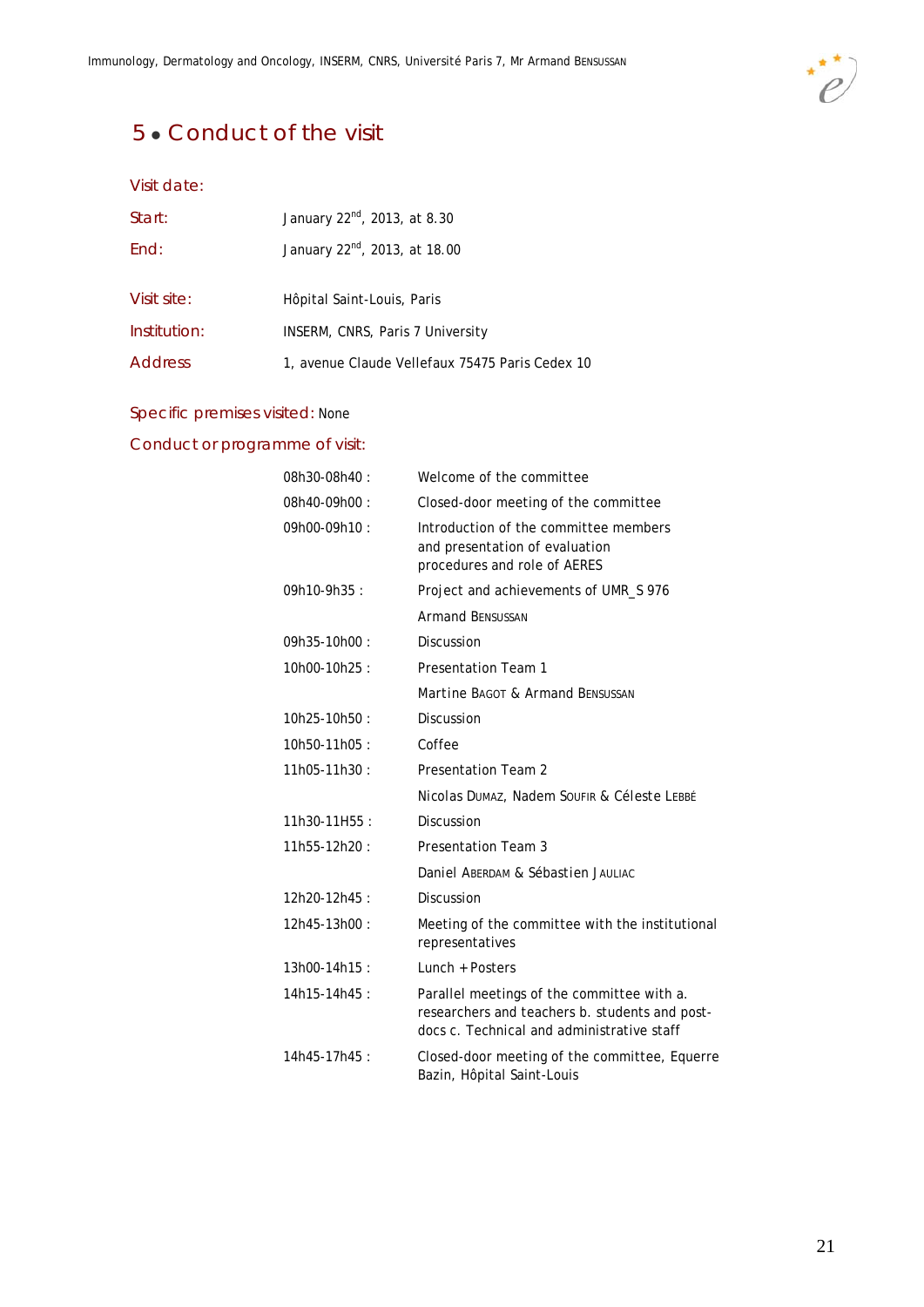

# 6 Statistics by field: SVE on 10/06/2013

### **Grades**

| <b>Critères</b> | C1 Qualité<br>scientifique et<br>production | <b>C2 Rayonnement</b><br>et attractivité<br>académiques | <b>C3 Relations avec</b><br><b>l'environnement</b><br>social, économique<br>et culturel | <b>C4 Organisation et</b><br>vie de l'entité | <b>C5</b> Implication<br>dans la formation<br>par la recherche | C6 Stratégie et<br>projet à cinq ans |
|-----------------|---------------------------------------------|---------------------------------------------------------|-----------------------------------------------------------------------------------------|----------------------------------------------|----------------------------------------------------------------|--------------------------------------|
| A+              | 67                                          | 62                                                      | 52                                                                                      | 73                                           | 65                                                             | 60                                   |
| A               | 57                                          | 67                                                      | 71                                                                                      | 45                                           | 65                                                             | 63                                   |
| B               | 12                                          |                                                         |                                                                                         |                                              | 6                                                              | 14                                   |
| C               | 0                                           | 0                                                       |                                                                                         | 3                                            |                                                                |                                      |
| <b>Non Noté</b> | 3                                           | 3                                                       | 12                                                                                      | 11                                           | 3                                                              |                                      |

### **Percentages**

| <b>Critères</b> | <b>C1 Qualité</b><br>scientifique et<br>production | <b>C2 Rayonnement</b><br>et attractivité<br>académiques | <b>C3 Relations avec</b><br><b>l'environnement</b><br>social, économique<br>et culturel | <b>C4 Organisation et</b><br>vie de l'entité | <b>C5</b> Implication<br>dans la formation<br>par la recherche | C6 Stratégie et<br>projet à cinq ans |
|-----------------|----------------------------------------------------|---------------------------------------------------------|-----------------------------------------------------------------------------------------|----------------------------------------------|----------------------------------------------------------------|--------------------------------------|
| A+              | 48%                                                | 45%                                                     | 37%                                                                                     | 53%                                          | 47%                                                            | 43%                                  |
| A               | 41%                                                | 48%                                                     | 51%                                                                                     | 32%                                          | 47%                                                            | 45%                                  |
| B               | 9%                                                 | 5%                                                      | 3%                                                                                      | 5%                                           | 4%                                                             | 10%                                  |
| C               | 0%                                                 | 0%                                                      | 0%                                                                                      | 2%                                           | 0%                                                             | 1%                                   |
| Non Noté        | 2%                                                 | 2%                                                      | 9%                                                                                      | 8%                                           | 2%                                                             | 1%                                   |

### **Histogram**

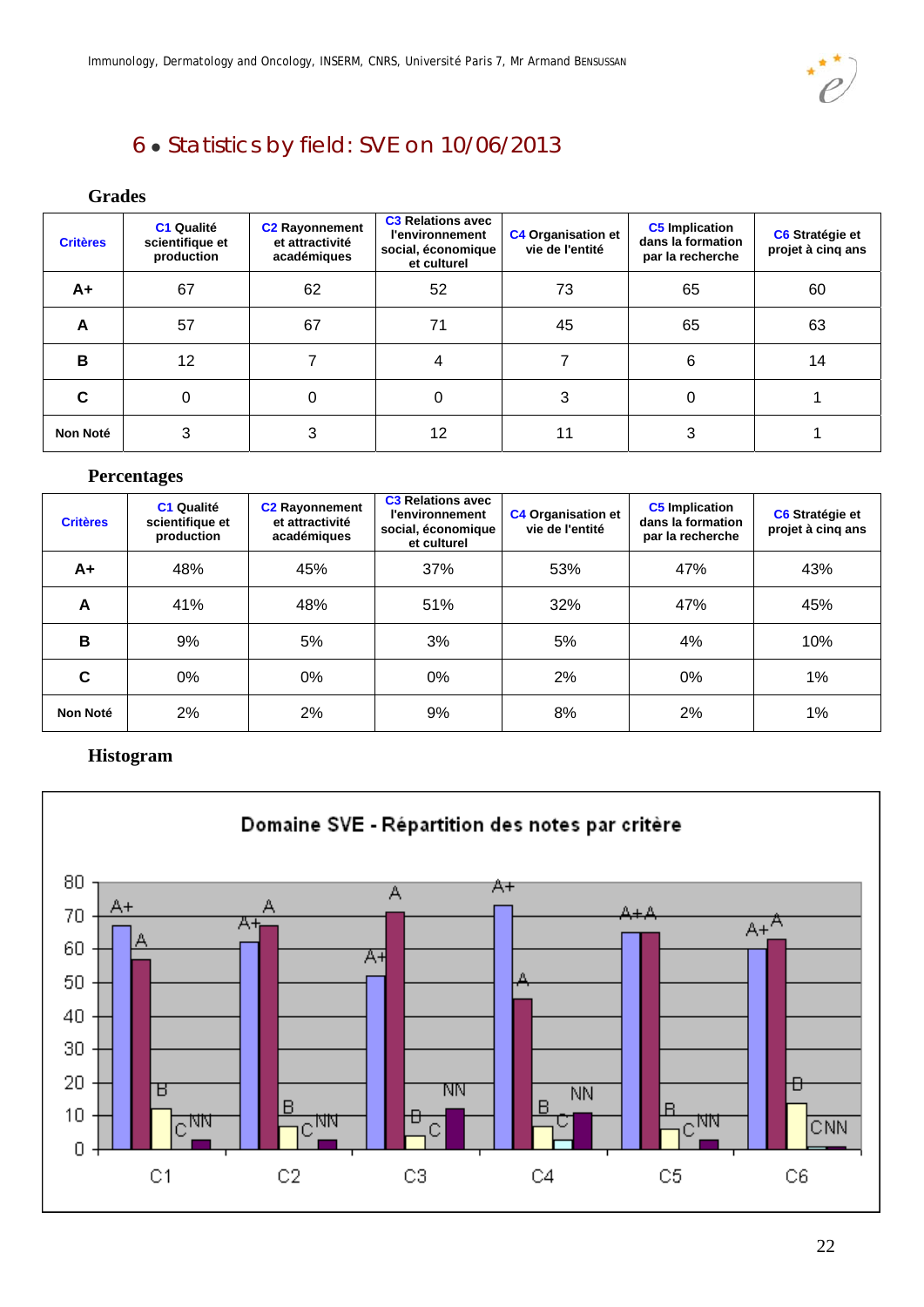

# 7 . Supervising bodies' general comments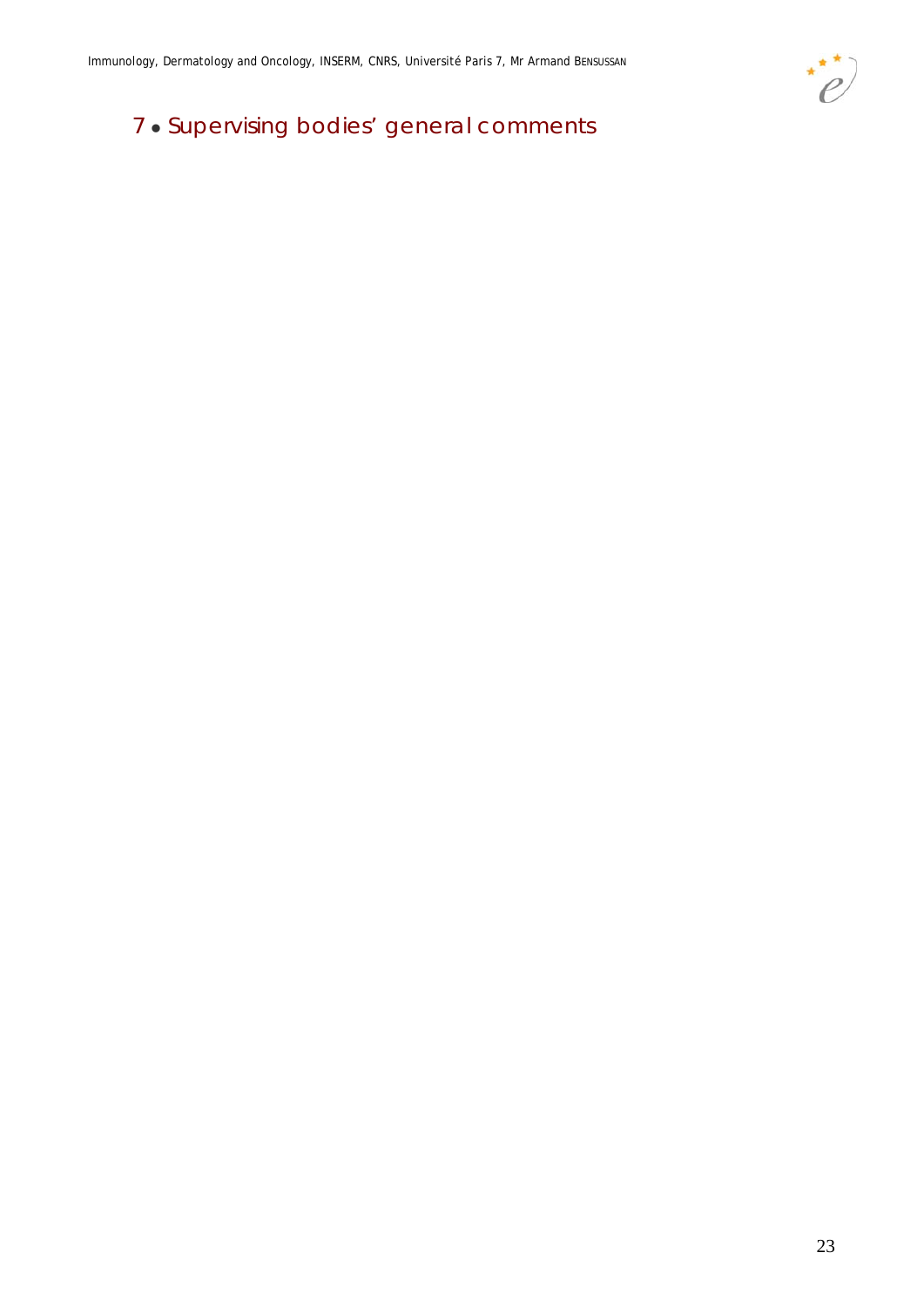Le Président

 $P/VB/RLMCF - 062$ Paris, le 5 avril 2013

A

Monsieur Pierre Glaudes Directeur de la section des unités de l'AERES 20 rue Vivienne **75002 Paris** 

Objet: S2PUR140006401 - IMMUNOLOGIE, DERMATOLOGIE, ONCOLOGIE - 0751723R

#### Monsieur le Directeur,

Je tiens en premier lieu à remercier les membres du comité de visite de l'AERES pour la production du rapport sur la situation de l'unité « Immunology, Dermatology and Oncology ».

L'excellent niveau de publications et la position de leader au niveau national et international sur le champ, entre autres, de la génétique des mélanomes, y sont mentionnés, ce dont je ne peux que me réjouir.

En terme de postes dont le comité s'inquiète de la diminution au prochain contrat, il a été dit au cours de la visite du comité, que le maintien, voire le renforcement de l'unité est une priorité, et de manière générale, l'université continuera d'apporter un fort soutien pour, à la mesure de ses moyens, conforter ce laboratoire et l'association avec l'INSERM.

Je vous prie d'agréer, Monsieur le Directeur, l'expression de toute ma considération.

Vincer

 $\infty$ '5205 Paris Cedex dresse Postale Grands Moulins Présidence



secretariat.president@univ-paris-diderot.fr www.univ-paris-diderot.fr  $Fax + 33(0)$  | 57 27 55 | | Tél +33 (0)  $157$  27 55 10

iversité

PARIS<sub>7</sub>